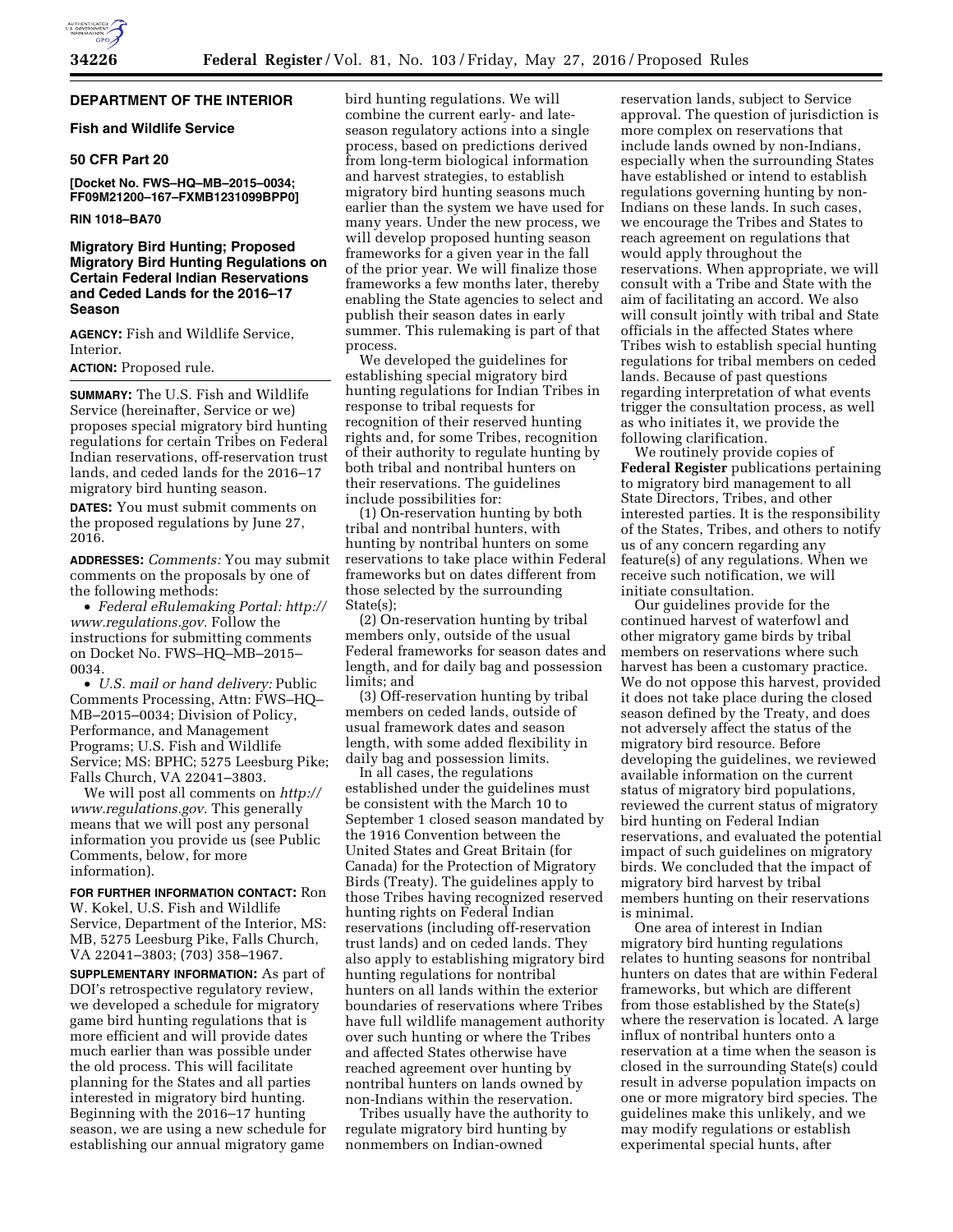evaluation of information obtained by the Tribes.

The guidelines provide appropriate opportunity to accommodate the reserved hunting rights and management authority of Indian Tribes while ensuring that the migratory bird resource receives necessary protection. The conservation of this important international resource is paramount. Further, the guidelines should not be viewed as inflexible. In this regard, we note that they have been employed successfully since 1985. They have been tested adequately and, therefore, we made them final beginning with the 1988–89 hunting season (53 FR 31612, August 18, 1988). We should stress here, however, that use of the guidelines is not mandatory and no action is required if a Tribe wishes to observe the hunting regulations established by the State(s) in which the reservation is located.

#### **Regulations Schedule for 2016**

On August 6, 2015, we published in the **Federal Register** (80 FR 47388) a proposal to amend 50 CFR part 20. The proposal provided a background and overview of the migratory bird hunting regulations process, and addressed the establishment of seasons, limits, and other regulations for hunting migratory game birds under §§ 20.101 through 20.107, 20.109, and 20.110 of subpart K. Major steps in the 2016–17 regulatory cycle relating to open public meetings and **Federal Register** notifications were also identified in the August 6, 2015, proposed rule.

The August 6 proposed rule also provided detailed information on the proposed 2016–17 regulatory schedule and announced the Service Regulations Committee (SRC) and Flyway Council meetings.

On October 20–21, 2015, we held open meetings with the Flyway Council Consultants, at which the participants reviewed information on the current status of migratory game birds and developed recommendations for the 2016–17 regulations for these species.

On December 11, 2015, we published in the **Federal Register** (80 FR 77088) the proposed frameworks for the 2016– 17 season migratory bird hunting regulations. On March 28, 2016, we published in the **Federal Register** (81 FR 17302) a final rule that contained final frameworks for migratory bird hunting seasons from which wildlife conservation agency officials from the States, Puerto Rico, the Virgin Islands, and the Tribes will select hunting dates, hours, areas, and limits. We will publish a subsequent final rule in late May amending subpart K of title 50 CFR part 20 to set hunting seasons, hours, areas,

and limits for the 2016–17 hunting seasons.

#### **Population Status and Harvest**

Preliminary information on the status of waterfowl and information on the status and harvest of migratory shore and upland game birds was excerpted from various reports and provided in the July 21, 2015, **Federal Register** (80 FR 43266). For more detailed information on methodologies and results, you may obtain complete copies of the various reports at the address indicated under **FOR FURTHER INFORMATION CONTACT** or from our Web site at *[http://www.fws.gov/](http://www.fws.gov/migratorybirds/NewsPublicationsReports.html) [migratorybirds/](http://www.fws.gov/migratorybirds/NewsPublicationsReports.html) [NewsPublicationsReports.html.](http://www.fws.gov/migratorybirds/NewsPublicationsReports.html)* 

# **Hunting Season Proposals From Indian Tribes and Organizations**

For the 2016–17 hunting season, we received requests from 23 Tribes and Indian organizations. In this proposed rule, we respond to these requests and also evaluate anticipated requests for six Tribes from whom we usually hear but from whom we have not yet received proposals. We actively solicit regulatory proposals from other tribal groups that are interested in working cooperatively for the benefit of waterfowl and other migratory game birds. We encourage Tribes to work with us to develop agreements for management of migratory bird resources on tribal lands.

The proposed frameworks for flyway regulations were published in the **Federal Register** on December 11, 2015 (80 FR 77088), and the final frameworks published on March 28, 2016 (81 FR 17302). We notified affected Tribes of season dates, bag limits, etc., of the final frameworks. As previously discussed, no action is required by Tribes wishing to observe migratory bird hunting regulations established by the State(s) where they are located. The proposed regulations for the 30 Tribes that meet the established criteria are shown below.

# *(a) Colorado River Indian Tribes, Colorado River Indian Reservation, Parker, Arizona (Tribal Members and Nontribal Hunters)*

The Colorado River Indian Reservation is located in Arizona and California. The Tribes own almost all lands on the reservation, and have full wildlife management authority.

We have yet to hear from the Colorado River Indian Tribes. The Tribes usually request a split dove season, with the early season beginning on September 1 and ending on September 15, 2016. Daily bag limits would be 15 mourning or white-winged doves in the aggregate,

of which no more than 10 may be whitewinged dove. Possession limit would be 45, of which no more than 30 may be white-winged dove. The Tribes usually request the late season for doves to open November 7 and close December 20, 2016. The daily bag limit would be 15 mourning doves. The possession limit would be 45. Shooting hours would be from one-half hour before sunrise to noon in the early season and until sunset in the late season. Other special tribally set regulations would apply.

The Tribes also usually propose duck hunting seasons. The season would usually open October 17, 2016, and close January 25, 2017. The Tribes usually propose the same season dates for mergansers, coots, and common moorhens. The daily bag limit for ducks, including mergansers, would be seven, except that the daily bag limits could contain no more than two hen mallards, two redheads, two Mexican ducks, two goldeneye, three scaup, one pintail, two cinnamon teal, and one canvasback. The possession limit would be twice the daily bag limit after the first day of the season. The daily bag and possession limit for coots and common moorhens would be 25, singly or in the aggregate. Shooting hours would be from one-half hour before sunrise to sunset.

For geese, the Colorado River Indian Tribes usually propose a season of October 18, 2016, through January 19, 2017. The daily bag limit for geese would be three light geese and three dark geese. The possession limit would be six light geese and six dark geese after opening day. Shooting hours would be from one-half hour before sunrise to sunset.

In 1996, the Tribes conducted a detailed assessment of dove hunting. Results showed approximately 16,100 mourning doves and 13,600 whitewinged doves were harvested by approximately 2,660 hunters who averaged 1.45 hunter-days. Field observations and permit sales indicate that fewer than 200 hunters participate in waterfowl seasons. Under the proposed regulations described here and based upon past seasons, we and the Tribes estimate harvest will be similar.

Hunters must have a valid Colorado River Indian Reservation hunting permit and a Federal Migratory Bird Hunting and Conservation Stamp in their possession while hunting. Other special tribally set regulations would apply. As in the past, the regulations would apply both to tribal and nontribal hunters, and nontoxic shot is required for waterfowl hunting.

We propose to approve the Colorado River Indian Tribes regulations for the 2016–17 hunting season, if the seasons'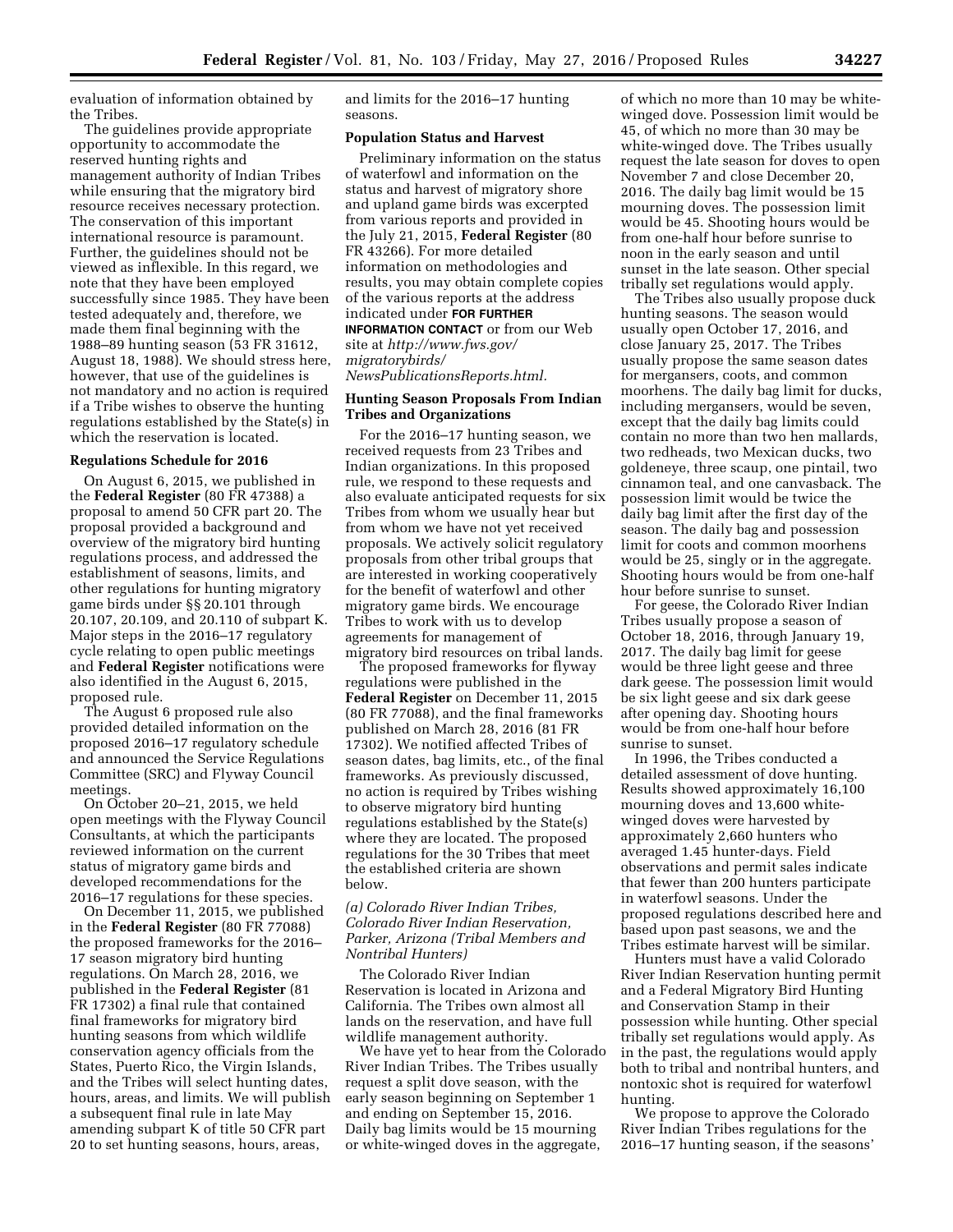dates fall within final flyway frameworks (applies to nontribal hunters only) and upon receipt of their proposal.

*(b) Confederated Salish and Kootenai Tribes, Flathead Indian Reservation, Pablo, Montana (Tribal and Nontribal Hunters)* 

For the past several years, the Confederated Salish and Kootenai Tribes and the State of Montana have entered into cooperative agreements for the regulation of hunting on the Flathead Indian Reservation. The State and the Tribes are currently operating under a cooperative agreement signed in 1990, which addresses fishing and hunting management and regulation issues of mutual concern. This agreement enables all hunters to utilize waterfowl hunting opportunities on the reservation.

As in the past, tribal regulations for nontribal hunters would be at least as restrictive as those established for the Pacific Flyway portion of Montana. Goose, duck, and coot season dates would also be at least as restrictive as those established for the Pacific Flyway portion of Montana. Shooting hours for waterfowl hunting on the Flathead Reservation are one-half hour before sunrise to one-half hour after sunset. Steel shot or other federally approved nontoxic shots are the only legal shotgun loads on the reservation for waterfowl or other game birds.

For tribal members, the Tribe proposes outside frameworks for ducks and geese of September 1, 2016, through March 9, 2017. Daily bag and possession limits were not proposed for tribal members.

The requested season dates and bag limits are similar to past regulations. Harvest levels are not expected to change significantly. Standardized check station data from the 1993–94 and 1994–95 hunting seasons indicated no significant changes in harvest levels and that the large majority of the harvest is by nontribal hunters.

We propose to approve the Tribes' request for special migratory bird regulations for the 2016–17 hunting season.

## *(c) Fond du Lac Band of Lake Superior Chippewa Indians, Cloquet, Minnesota (Tribal Members Only)*

Since 1996, the Service and the Fond du Lac Band of Lake Superior Chippewa Indians have cooperated to establish special migratory bird hunting regulations for tribal members. The Fond du Lac's May 26, 2016, proposal covers land set apart for the band under the Treaties of 1837 and 1854 in

northeastern and east-central Minnesota and the Band's Reservation near Duluth.

The band's proposal for 2016–17 is essentially the same as that approved last year. The proposed 2016–17 waterfowl hunting season regulations for Fond du Lac are as follows:

# **Ducks**

*A. 1854 and 1837 Ceded Territories* 

*Season Dates:* Begin September 10 and end November 30, 2016.

*Daily Bag Limit:* 18 ducks, including no more than 12 mallards (only 3 of which may be hens), 9 black ducks, 9 scaup, 9 wood ducks, 9 redheads, 9 pintails, and 9 canvasbacks.

#### *B. Reservation*

*Season Dates:* Begin September 1 and end November 30, 2016.

*Daily Bag Limit:* 12 ducks, including no more than 8 mallards (only 2 of which may be hens), 6 black ducks, 6 scaup, 6 redheads, 6 pintails, 6 wood ducks, and 6 canvasbacks.

#### **Mergansers**

*A. 1854 and 1837 Ceded Territories* 

*Season Dates:* Begin September 10 and end November 30, 2016.

*Daily Bag Limit:* 15 mergansers, including no more than 6 hooded mergansers.

## *B. Reservation*

*Season Dates:* Begin September 1 and end November 30, 2016.

*Daily Bag Limit:* 10 mergansers, including no more than 4 hooded mergansers.

#### **Canada Geese**

*A. 1854 and 1837 Ceded Territories* 

*Season Dates:* Begin September 1 and end November 30, 2016.

*Daily Bag Limit:* 20 geese.

#### *B. Reservation:*

*Season Dates:* Begin September 1 and end November 30, 2016.

*Daily Bag Limit:* 20 geese.

### **Sandhill Cranes**

*1854 and 1837 Ceded Territories Only* 

*Season Dates:* Begin September 1 and end November 30, 2016.

*Daily Bag Limit:* Two sandhill cranes. A crane carcass tag is required prior to hunting.

# **Coots and Common Moorhens (Common Gallinules)**

*A. 1854 and 1837 Ceded Territories* 

*Season Dates:* Begin September 10 and end November 30, 2016.

*Daily Bag Limit:* 20 coots and common moorhens, singly or in the aggregate.

## *B. Reservation*

*Season Dates:* Begin September 1 and end November 30, 2016.

*Daily Bag Limit:* 20 coots and common moorhens, singly or in the aggregate.

#### **Sora and Virginia Rails**

*All Areas* 

*Season Dates:* Begin September 1 and end November 30, 2016.

*Daily Bag Limit:* 25 sora and Virginia rails, singly or in the aggregate.

### **Snipe**

#### *All Areas*

*Season Dates:* Begin September 1 and end November 30, 2016.

*Daily Bag Limit:* Eight snipe.

# **Woodcock**

# *All Areas*

*Season Dates:* Begin September 1 and end November 30, 2016. *Daily Bag Limit:* Three woodcock.

#### **Mourning Dove**

#### *All Areas*

*Season Dates:* Begin September 1 and end November 30, 2016.

*Daily Bag Limit:* 30 mourning doves. The following general conditions apply:

1. While hunting waterfowl, a tribal member must carry on his/her person a valid Ceded Territory License.

2. Shooting hours for migratory birds are one-half hour before sunrise to onehalf hour after sunset.

3. Except as otherwise noted, tribal members will be required to comply with tribal codes that will be no less restrictive than the provisions of Chapter 10 of the Model Off-Reservation Code. Except as modified by the Service rules adopted in response to this proposal, these amended regulations parallel Federal requirements in 50 CFR part 20 as to hunting methods, transportation, sale, exportation, and other conditions generally applicable to migratory bird hunting.

4. Band members in each zone will comply with State regulations providing for closed and restricted waterfowl hunting areas.

5. There are no possession limits for migratory birds. For purposes of enforcing bag limits, all migratory birds in the possession or custody of band members on ceded lands will be considered to have been taken on those lands unless tagged by a tribal or State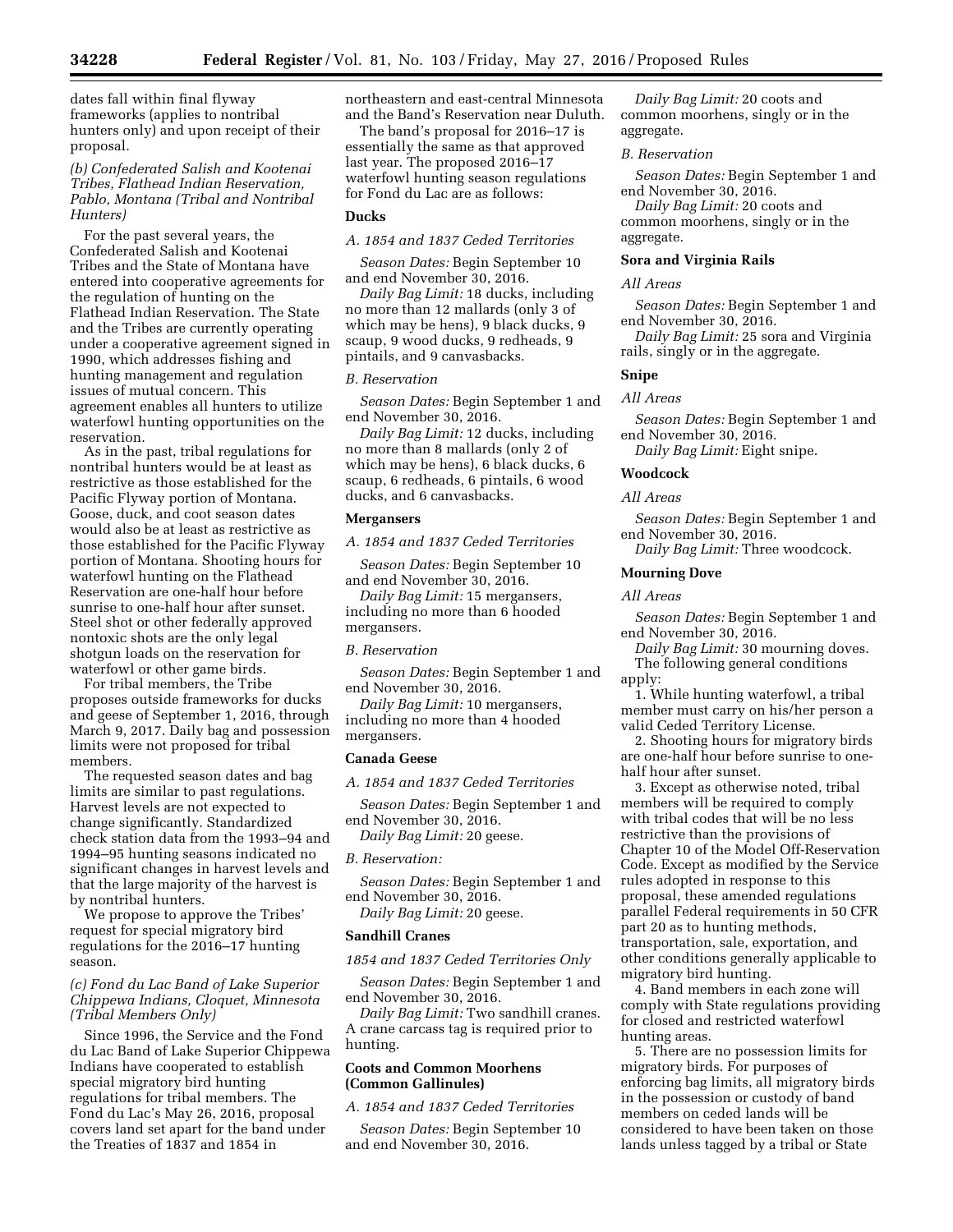conservation warden as having been taken on-reservation. All migratory birds that fall on reservation lands will not count as part of any off-reservation bag or possession limit.

The band anticipates harvest will be fewer than 500 ducks and geese, and fewer than 10 sandhill cranes.

We propose to approve the request for special migratory bird hunting regulations for the Fond du Lac Band of Lake Superior Chippewa Indians.

# *(d) Grand Traverse Band of Ottawa and Chippewa Indians, Suttons Bay, Michigan (Tribal Members Only)*

In the 1995–96 migratory bird seasons, the Grand Traverse Band of Ottawa and Chippewa Indians and the Service first cooperated to establish special regulations for waterfowl. The Grand Traverse Band is a self-governing, federally recognized Tribe located on the west arm of Grand Traverse Bay in Leelanau County, Michigan. The Grand Traverse Band is a signatory Tribe of the Treaty of 1836. We have approved special regulations for tribal members of the 1836 treaty's signatory Tribes on ceded lands in Michigan since the 1986–87 hunting season.

For the 2016–17 season, the Tribe requests that the tribal member duck season run from September 1, 2016, through January 15, 2017. A daily bag limit of 25 would include no more than 6 pintail, 4 canvasback, 3 hooded merganser, 6 black ducks, 6 wood ducks, 5 redheads, and 12 mallards (only 6 of which may be hens).

For Canada and snow geese, the Tribe proposes a September 1, 2016, through January 31, 2017, season. For whitefronted geese and brant, the Tribe proposes a September 20 through December 30, 2016, season. The daily bag limit for Canada and snow geese would be 10, and the daily bag limit for white-fronted geese and including brant would be 5 birds. We further note that, based on available data (of major goose migration routes), it is unlikely that any Canada geese from the Southern James Bay Population will be harvested by the Tribe.

For woodcock, the Tribe proposes a September 1 through November 14, 2016, season. The daily bag limit will not exceed five birds. For mourning doves, snipe, and rails, the Tribe proposes a September 1 through November 14, 2016, season. The daily bag limit would be 10 per species.

For sandhill crane, the Tribe proposes a September 1 through November 14, 2016, season. The daily bag limit would be two birds and a season limit of six birds.

Shooting hours would be from onehalf hour before sunrise to one-half hour after sunset. All other Federal regulations contained in 50 CFR part 20 would apply. The Tribe proposes to monitor harvest closely through game bag checks, patrols, and mail surveys. Harvest surveys from the 2013–14 hunting season indicated that approximately 30 tribal hunters harvested an estimated 100 ducks and 45 Canada geese.

We propose to approve the Grand Traverse Band of Ottawa and Chippewa Indians 2016–17 special migratory bird hunting proposal.

# *(e) Great Lakes Indian Fish and Wildlife Commission, Odanah, Wisconsin (Tribal Members Only)*

Since 1985, various bands of the Lake Superior Tribe of Chippewa Indians have exercised judicially recognized, off-reservation hunting rights for migratory birds in Wisconsin. The specific regulations were established by the Service in consultation with the Wisconsin Department of Natural Resources and the Great Lakes Indian Fish and Wildlife Commission (GLIFWC) (GLIFWC is an intertribal agency exercising delegated natural resource management and regulatory authority from its member Tribes in portions of Wisconsin, Michigan, and Minnesota). Beginning in 1986, a Tribal season on ceded lands in the western portion of the Michigan Upper Peninsula was developed in coordination with the Michigan Department of Natural Resources. We have approved regulations for Tribal members in both Michigan and Wisconsin since the 1986–87 hunting season. In 1987, GLIFWC requested, and we approved, regulations to permit Tribal members to hunt on ceded lands in Minnesota, as well as in Michigan and Wisconsin. The States of Michigan and Wisconsin originally concurred with the regulations, although both Wisconsin and Michigan have raised various concerns over the years. Minnesota did not concur with the original regulations, stressing that the State would not recognize Chippewa Indian hunting rights in Minnesota's treaty area until a court with jurisdiction over the State acknowledges and defines the extent of these rights. In 1999, the U.S. Supreme Court upheld the existence of the tribes' treaty reserved rights in *Minnesota* v. *Mille Lacs Band,* 199 S. Ct. 1187 (1999).

We acknowledge all of the States' concerns, but point out that the U.S. Government has recognized the Indian treaty reserved rights, and that acceptable hunting regulations have

been successfully implemented in Minnesota, Michigan, and Wisconsin. Consequently, in view of the above, we have approved regulations since the 1987–88 hunting season on ceded lands in all three States. In fact, this recognition of the principle of treaty reserved rights for band members to hunt and fish was pivotal in our decision to approve a 1991–92 season for the 1836 ceded area in Michigan. Since then, in the 2007 Consent Decree the 1836 Treaty Tribes' and Michigan Department of Natural Resources and Environment established courtapproved regulations pertaining to offreservation hunting rights for migratory birds.

For 2016, the GLIFWC proposes offreservation special migratory bird hunting regulations on behalf of the member Tribes of the Voigt Intertribal Task Force of the GLIFWC (for the 1837 and 1842 Treaty areas in Wisconsin and Michigan), the Mille Lacs Band of Ojibwe and the six Wisconsin Bands (for the 1837 Treaty area in Minnesota), and the Bay Mills Indian Community (for the 1836 Treaty area in Michigan). Member Tribes of the Task Force are: The Bad River Band of the Lake Superior Tribe of Chippewa Indians, the Lac Courte Oreilles Band of Lake Superior Chippewa Indians, the Lac du Flambeau Band of Lake Superior Chippewa Indians, the Red Cliff Band of Lake Superior Chippewa Indians, the St. Croix Chippewa Indians of Wisconsin, and the Sokaogon Chippewa Community (Mole Lake Band), all in Wisconsin; the Mille Lacs Band of Chippewa Indians and the Fond du Lac Band of Lake Superior Chippewa Indians in Minnesota; and the Lac Vieux Desert Band of Chippewa Indians and the Keweenaw Bay Indian Community in Michigan.

The GLIFWC 2016 proposal has four changes from regulations approved last season. In the 1837 and 1842 Treaty Areas, the GLIFWC proposal would allow the use of electronic calls for any open season under a limited and experimental design with up to only 50 Tribal hunters to obtain permits and use electronic calls during any open season. In addition to obtaining a special permit, the Tribal hunter would be required to complete and submit a hunt diary for each hunt where electronic calls were used. In addition, GLIFWC would also like to develop regulations for night hunting of waterfowl, baiting of waterfowl, and trapping migratory birds.

GLIFWC states that the proposed regulatory changes are intended to increase the subsistence opportunities for tribal migratory bird hunters and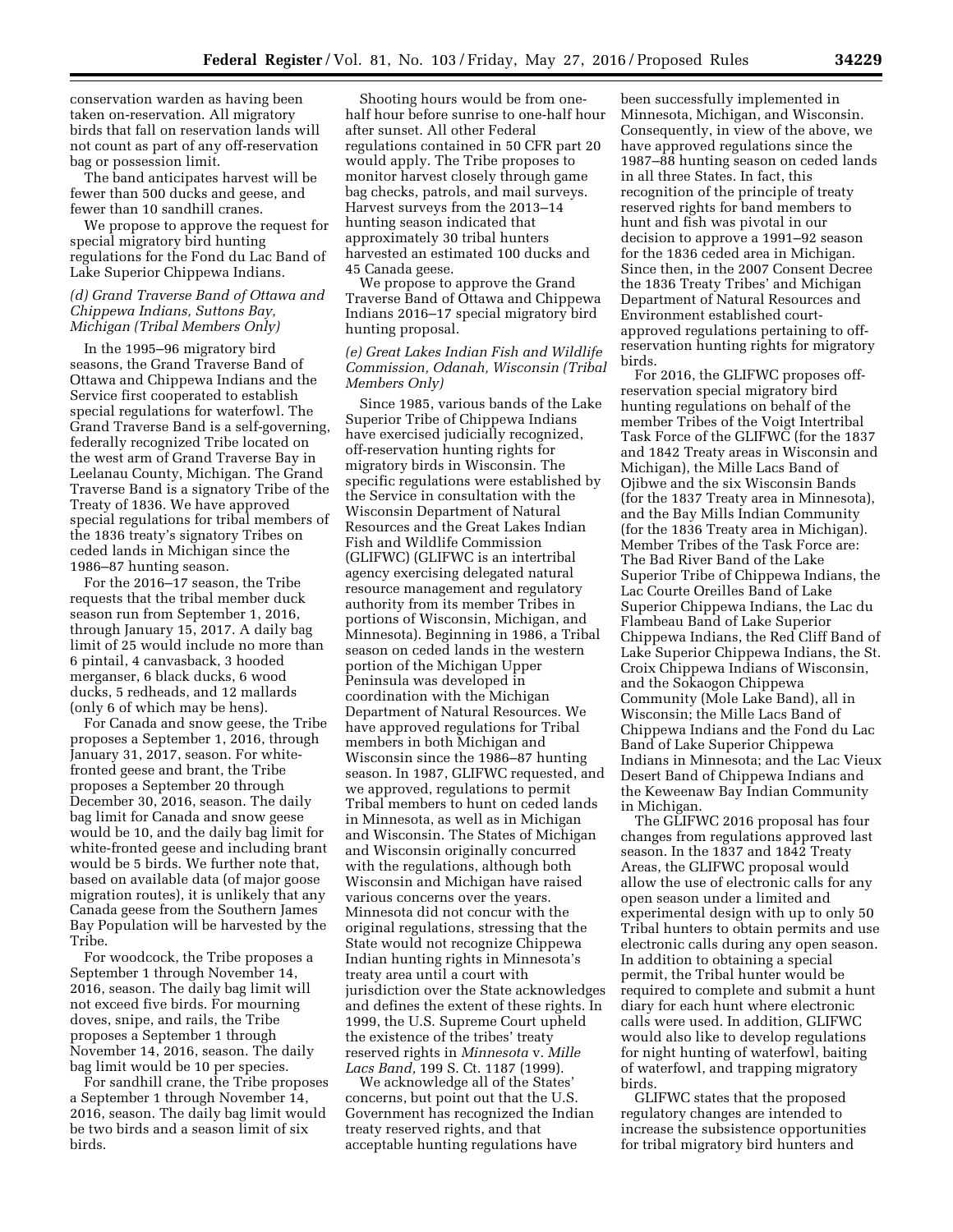provide opportunities for more efficient harvesting. Under GLIFWC's proposed regulations, GLIFWC expects total ceded territory harvest to be approximately 2,000 to 3,000 ducks, 400 to 600 geese, 20 sandhill cranes, and 20 swans, which, with the exception of ducks, is roughly similar to anticipated levels in previous years for those species for which seasons were established. GLIWFC further anticipates that tribal harvest will remain low given the small number of tribal hunters and the limited opportunity to harvest more than a small number of birds on most hunting trips.

Recent GLIFWC harvest surveys (1996–98, 2001, 2004, 2007–08, 2011, and 2012) indicate that tribal offreservation waterfowl harvest has averaged fewer than 1,100 ducks and 250 geese annually. In the latest survey year for which we have specific results (2012), an estimated 86 hunters took an estimated 1,090 trips and harvested 1,799 ducks (1.7 ducks per trip) and 822 geese. Two sandhill cranes were reported harvested in each of the first three Tribal sandhill crane seasons, and no swans were harvested in 2014. Analysis of hunter survey data over 1996–2012 indicates a general downward trend in both harvest and hunter participation. While we acknowledge that tribal harvest and participation has declined in recent years, we do not believe that allowing the use of electronic calls at this time for tribal waterfowl seasons on ceded lands in Wisconsin, Michigan, and Minnesota for the 2016–17 season is in the best interest of the conservation of migratory birds. We have no issues with extending the mourning dove season. More specific discussion on the use of electronic calls follows below.

#### *Allowing Electronic Calls*

As we have stated the last 5 years (76 FR 54676, September 1, 2011; 77 FR 54451, September 5, 2012; 78 FR 53218, August 28, 2013; 79 FR 52226, September 3, 2014; 80 FR 52663, September 1, 2015), the issue of allowing electronic calls and other electronic devices for migratory game bird hunting has been highly debated and highly controversial over the last 40 years, similar to other prohibited hunting methods such as baiting. Electronic calls, *i.e.,* the use or aid of recorded or electronic amplified bird calls or sounds, or recorded or electrically amplified imitations of bird calls or sounds to lure or attract migratory game birds to hunters, were Federally prohibited in 1957 because of their effectiveness in attracting and aiding the harvest of ducks and geese

and because they are generally not considered a legitimate component of hunting. In 1999, after much debate, the migratory bird regulations were revised to allow the use of electronic calls for the take of light geese (lesser snow geese and Ross geese) during a light-gooseonly season when all other waterfowl and crane hunting seasons, excluding falconry, were closed (64 FR 7507, February 16, 1999; 64 FR 71236, December 20, 1999; 73 FR 65926, November 5, 2008). The regulations were also changed in 2006, to allow the use of electronic calls for the take of resident Canada geese during Canadagoose-only September seasons when all other waterfowl and crane seasons, excluding falconry, were closed (71 FR 45964, August 10, 2006). In both instances, these changes were made in order to significantly increase the take of these species due to either serious population overabundance, depredation issues, or public health and safety issues, or a combination of these.

In our previous responses on this issue, we have discussed available information regarding the use of electronic calls during the special lightgoose seasons and our conclusions to its applicability to other waterfowl species. Given available evidence on the effectiveness of electronic calls, we continue to be concerned about the large biological uncertainty surrounding any widespread use of electronic calls. Additionally, given the fact that tribal waterfowl hunting covered by this proposal would occur on ceded lands that are not in the ownership of the Tribes, we remain very concerned that the use of electronic calls to take waterfowl would lead to confusion on the part of the public, wildlifemanagement agencies, and law enforcement officials in implementing the requirements of 50 CFR part 20. Further, similar to the impacts of baiting, uncertainties concerning the zone of influence attributed to the use of electronic calls could potentially increase harvest from nontribal hunters operating within areas electronic calls are being used during the dates of the general hunt.

Notwithstanding our concerns, we appreciate GLIFWC's latest proposal on the issue. GLIFWC has proposed a limited use of electronic calls under an experimental design with up to only 50 Tribal hunters. Hunters would be required to obtain special permits and complete and submit a hunt diary for each hunt where electronic calls were used. Clearly, GLIFWC has given this issue considerable thought. We also understand GLIFWC's position on this issue; their desire to increase tribal

hunter opportunity, harvest, and participation; and the importance that GLIFWC has ascribed to this and other issues. In our recent discussions with them, they have expressed a willingness to work with us to further discuss these issues, all the uncertainties and difficulties surrounding them, and the overall Federal-Tribal process for addressing these and other such issues. However, these discussions are ongoing, and we are not yet at a point that would allow our approval of this proposal, or any such proposal. Further, it would be premature at this time to approve such a measure, or any such measure, until we finalize the Federal-Tribal process, roles, and responsibilities for addressing this and other such issues. It is our hope that over the next year, we can continue these discussions. We remain hopeful that we can reach a mutually agreeable resolution.

Thus, at this time, removal of the electronic-call prohibition, even with the proposed limited and experimental design, would be inconsistent with our long-standing concerns, and we do not support allowing the use of electronic calls in the 1837 and 1842 Treaty Areas for any open season.

The proposed 2016–17 waterfowl hunting season regulations apply to all treaty areas (except where noted) for GLIFWC as follows:

#### **Ducks**

*Season Dates:* Begin September 1 and end December 31, 2016.

*Daily Bag Limit:* 50 ducks in the 1837 and 1842 Treaty Area; 30 ducks in the 1836 Treaty Area.

# **Mergansers**

*Season Dates:* Begin September 1 and end December 31, 2016.

*Daily Bag Limit:* 10 mergansers.

#### **Geese**

*Season Dates:* Begin September 1 and end December 31, 2016. In addition, any portion of the ceded territory that is open to State-licensed hunters for goose hunting outside of these dates will also be open concurrently for tribal members.

*Daily Bag Limit:* 20 geese in aggregate.

## **Other Migratory Birds**

## **A. Coots and Common Moorhens (Common Gallinules)**

*Season Dates:* Begin September 1 and end December 31, 2016.

*Daily Bag Limit:* 20 coots and common moorhens (common gallinules), singly or in the aggregate.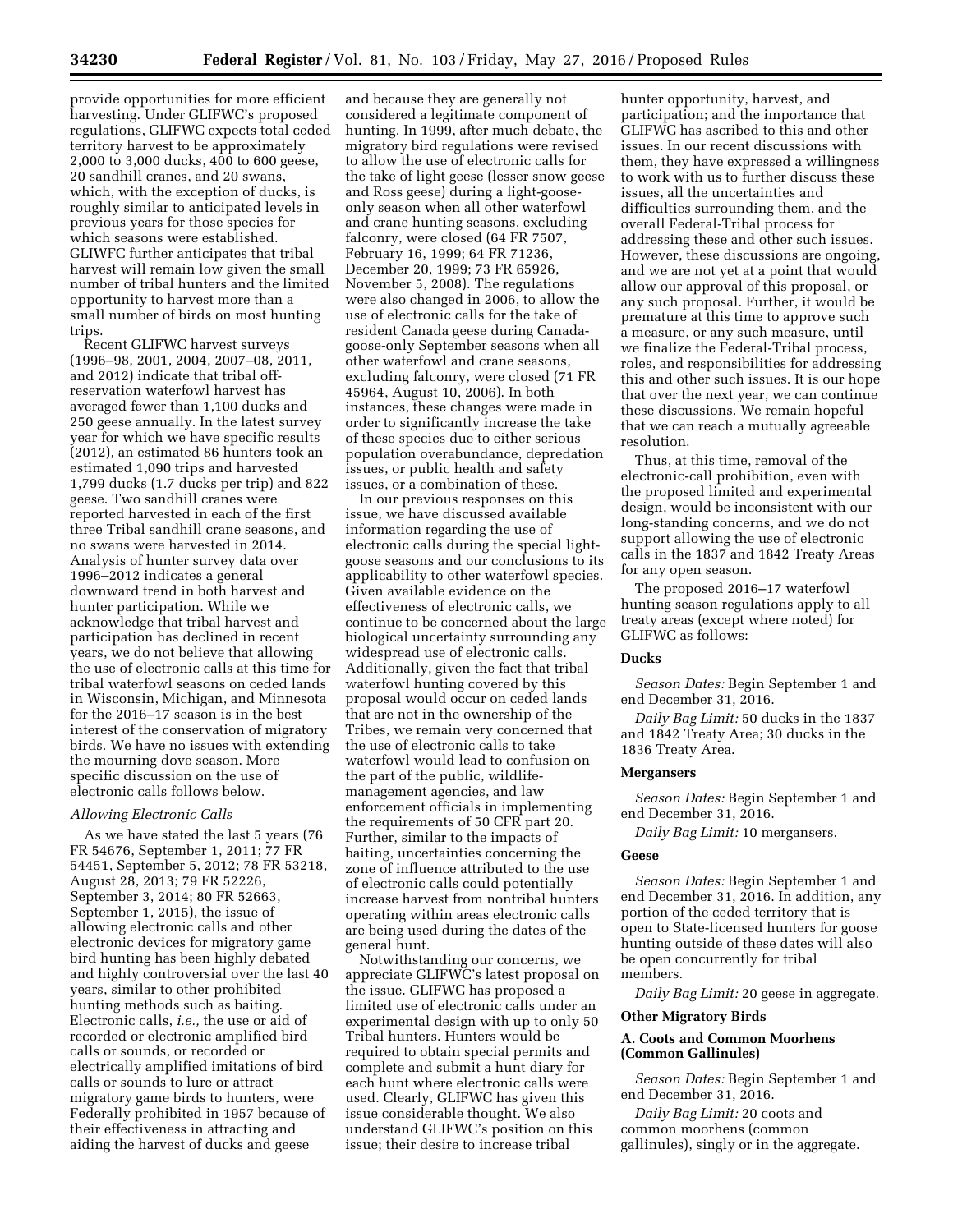#### **B. Sora and Virginia Rails**

*Season Dates:* Begin September 1 and end December 31, 2016.

*Daily Bag and Possession Limits:* 20, singly, or in the aggregate, 25.

#### **C. Snipe**

*Season Dates:* Begin September 1 and end December 31, 2016.

*Daily Bag Limit:* 16 snipe.

## **D. Woodcock**

*Season Dates:* Begin September 6 and end December 31, 2016.

*Daily Bag Limit:* 10 woodcock.

### **E. Mourning Dove**

*1837 and 1842 Ceded Territories Only* 

*Season Dates:* Begin September 1 and end November 29, 2016.

*Daily Bag Limit:* 15 mourning doves.

# **F. Sandhill Cranes**

*1837 and 1842 Ceded Territories Only* 

*Season Dates:* Begin September 1 and end December 31, 2016.

*Daily Bag Limit:* 2 cranes.

#### **G. Swans**

#### *1837 and 1842 Ceded Territories Only*

*Season Dates:* Begin November 1 and end December 31, 2016.

*Daily Bag Limit:* 2 swans. All harvested swans must be registered by presenting the fully-feathered carcass to a tribal registration station or GLIFWC warden. If the total number of trumpeter swans harvested reaches 10, the swan season will be closed by emergency tribal rule.

### General Conditions

A. All tribal members will be required to obtain a valid tribal waterfowlhunting permit.

B. Except as otherwise noted, tribal members will be required to comply with tribal codes that will be no less restrictive than the model cededterritory conservation codes approved by Federal courts in the *Lac Courte Oreilles* v. *State of Wisconsin (Voigt)*  and *Mille Lacs Band* v. *State of Minnesota* cases. Chapter 10 in each of these model codes regulates cededterritory migratory bird hunting. Both versions of Chapter 10 parallel Federal requirements as to hunting methods, transportation, sale, exportation, and other conditions generally applicable to migratory bird hunting. They also automatically incorporate by reference the Federal migratory bird regulations adopted in response to this proposal.

C. Particular regulations of note include:

1. Nontoxic shot will be required for all waterfowl hunting by tribal members.

2. Tribal members in each zone will comply with tribal regulations providing for closed and restricted waterfowl hunting areas. These regulations generally incorporate the same restrictions contained in parallel State regulations.

3. There are no possession limits, with the exception of 2 swans (in the aggregate) and 25 rails (in the aggregate). For purposes of enforcing bag limits, all migratory birds in the possession and custody of tribal members on ceded lands will be considered to have been taken on those lands unless tagged by a tribal or State conservation warden as taken on reservation lands. All migratory birds that fall on reservation lands will not count as part of any offreservation bag or possession limit.

4. The baiting restrictions included in the respective section 10.05(2)(h) of the model ceded-territory conservation codes will be amended to include language that parallels the language in place for nontribal members as published at 64 FR 29799, June 3, 1999.

5. There are no shell-limit restrictions. 6. Hunting hours are from 30 minutes before sunrise to 30 minutes after sunset.

We propose to approve the above GLIFWC regulations for the 2016–17 hunting season.

*(f) Jicarilla Apache Tribe, Jicarilla Indian Reservation, Dulce, New Mexico (Tribal Members and Nontribal Hunters)* 

The Jicarilla Apache Tribe has had special migratory bird hunting regulations for tribal members and nonmembers since the 1986–87 hunting season. The Tribe owns all lands on the reservation and has recognized full wildlife-management authority. In general, the proposed seasons would be more conservative than allowed by the Federal frameworks of last season and by States in the Pacific Flyway.

The Tribe proposes a 2016–17 waterfowl and Canada goose season beginning October 8, 2016, and a closing date of November 30, 2016. Daily bag and possession limits for waterfowl would be the same as Pacific Flyway States. The Tribe proposes a daily bag limit for Canada geese of two. Other regulations specific to the Pacific Flyway guidelines for New Mexico would be in effect.

During the Jicarilla Game and Fish Department's 2014–15 season, estimated duck harvest was 83, which is the lowest on record. The species composition included mainly mallards, northern shovelor, gadwall, American

wigeon, and teal. The estimated harvest of geese was 7 birds.

The proposed regulations are essentially the same as were established last year. The Tribe anticipates the maximum 2016–17 waterfowl harvest would be around 300 ducks and 30 geese.

We propose to approve the Tribe's requested 2016–17 hunting seasons.

## *(g) Kalispel Tribe, Kalispel Reservation, Usk, Washington (Tribal Members and Nontribal Hunters)*

The Kalispel Reservation was established by Executive Order in 1914, and currently comprises approximately 4,600 acres. The Tribe owns all Reservation land and has full management authority. The Kalispel Tribe has a fully developed wildlife program with hunting and fishing codes. The Tribe enjoys excellent wildlife management relations with the State. The Tribe and the State have an operational memorandum of understanding with an emphasis on fisheries but that also covers wildlife.

The nontribal member seasons described below pertain to a 176-acre waterfowl management unit and 800 acres of reservation land with a guide for waterfowl hunting. The Tribe is utilizing this opportunity to rehabilitate an area that needs protection because of past land-use practices, as well as to provide additional waterfowl hunting in the area. Beginning in 1996, the requested regulations also included a proposal for Kalispel-member-only migratory bird hunting on Kalispelceded lands within Washington, Montana, and Idaho.

For the 2016–17 migratory bird hunting seasons, the Kalispel Tribe proposes tribal and nontribal member waterfowl seasons. The Tribe requests that both duck and goose seasons open at the earliest possible date and close on the latest date under Federal frameworks.

For nontribal hunters on Triballymanaged lands, the Tribe requests the seasons open at the earliest possible date and remain open for the maximum amount of open days. Specifically, the Tribe requests a season for ducks on September 10–11, 2016, September 17– 18, 2016, and between October 3, 2016, and January 17, 2017. The total number of days would not exceed 107. Hunters should obtain further information on specific hunt days from the Kalispel Tribe.

For nontribal hunters on Tribally managed lands, the Tribe also requests the season for geese run on September 10–11, 2016, September 17–18, 2016, and between October 3, 2016, and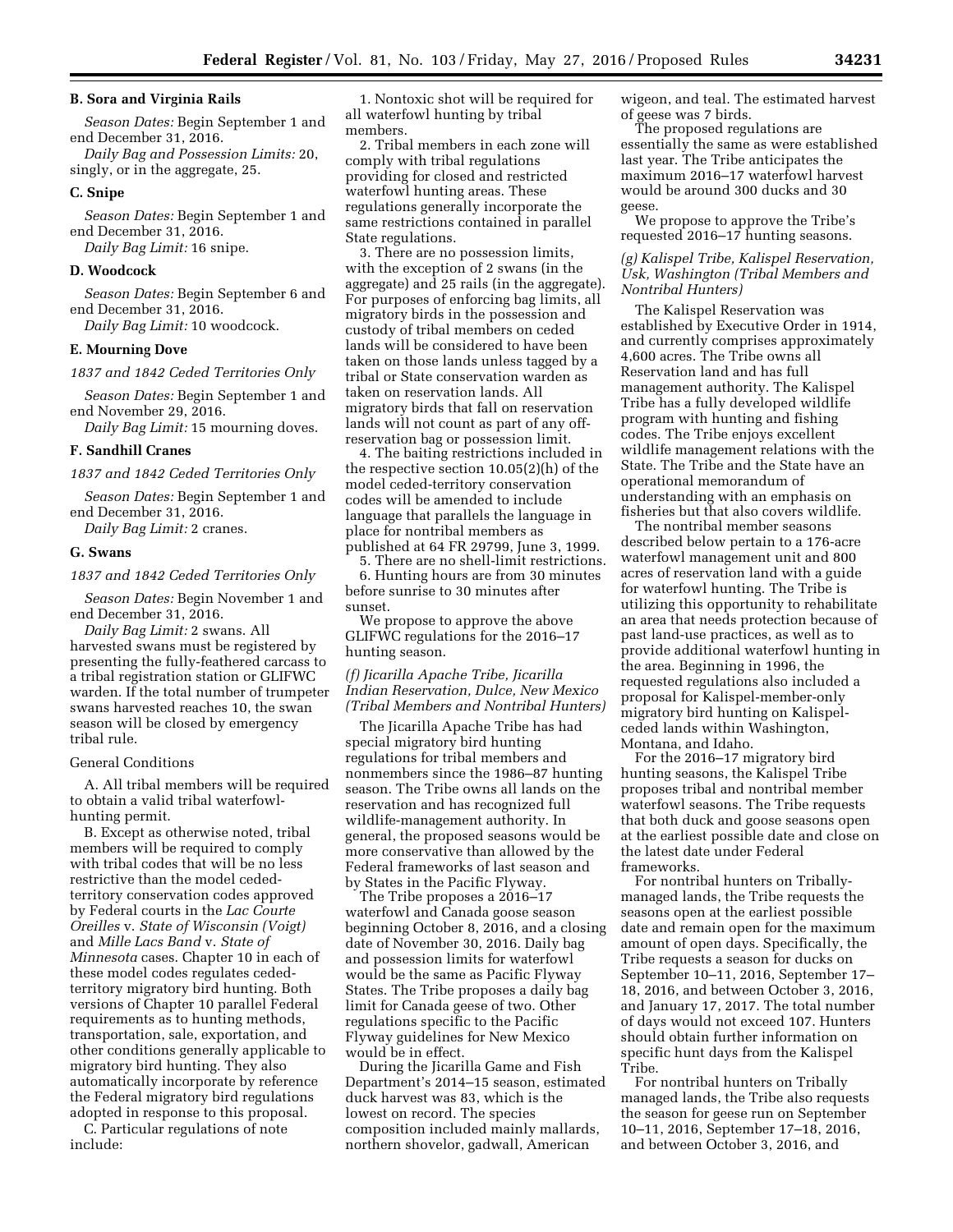January 17, 2017. The total number of days would not exceed 107. Nontribal hunters should obtain further information on specific hunt days from the Tribe. Daily bag and possession limits would be the same as those for the State of Washington.

The Tribe reports past nontribal harvest of 1.5 ducks per day. Under the proposal, the Tribe expects harvest to be similar to last year, that is, fewer than 100 geese and 200 ducks.

All other State and Federal regulations contained in 50 CFR part 20, such as use of nontoxic shot and possession of a signed migratory bird hunting and conservation stamp, would be required.

For tribal members on Kalispel-ceded lands, the Kalispel Tribe proposes season dates for ducks of October 10, 2016, through January 31, 2017, and for geese of September 10, 2016, through January 31, 2017. Daily bag and possession limits would parallel those in the Federal regulations contained in 50 CFR part 20.

The Tribe reports that there was no tribal harvest. Under the proposal, the Tribe expects harvest to be fewer than 200 birds for the season with fewer than 100 geese. Tribal members would be required to possess a signed Federal migratory bird stamp and a tribal cededlands permit.

We propose to approve the regulations requested by the Kalispel Tribe, except for the early duck season dates proposed for nontribal hunters. These mid-September dates do not conform to Federal flyway frameworks for the Pacific Flyway which specify that waterfowl seasons can begin September 24.

## *(h) Klamath Tribe, Chiloquin, Oregon (Tribal Members Only)*

The Klamath Tribe currently has no reservation, per se. However, the Klamath Tribe has reserved hunting, fishing, and gathering rights within its former reservation boundary. This area of former reservation, granted to the Klamaths by the Treaty of 1864, is over 1 million acres. Tribal natural-resourcemanagement authority is derived from the Treaty of 1864, and carried out cooperatively under the judicially enforced Consent Decree of 1981. The parties to this Consent Decree are the Federal Government, the State of Oregon, and the Klamath Tribe. The Klamath Indian Game Commission sets the seasons. The tribal biological staff and tribal regulatory-enforcement officers monitor tribal harvest by frequent bag checks and hunter interviews.

For the 2016–17 season, we have not yet heard from the Tribe; however, the Tribe usually requests proposed season dates of October 1, 2016, through January 31, 2017. Daily bag limits would be 9 for ducks, 9 for geese, and 9 for coot, with possession limits twice the daily bag limit. Shooting hours would be one-half hour before sunrise to onehalf hour after sunset. Steel shot is required.

Based on the number of birds produced in the Klamath Basin, this year's harvest would be similar to last year's. Information on tribal harvest suggests that more than 70 percent of the annual goose harvest is local birds produced in the Klamath Basin.

If we receive a proposal that matches the Tribe's usual request, we propose to approve those 2016–17 special migratory bird hunting regulations.

# *(i) Leech Lake Band of Ojibwe, Cass Lake, Minnesota (Tribal Members Only)*

The Leech Lake Band of Ojibwe is a federally recognized Tribe located in Cass Lake, Minnesota. The reservation employs conservation officers to enforce conservation regulations. The Service and the Tribe have cooperatively established migratory bird hunting regulations since 2000.

For the 2016–17 season, the Tribe requests a duck season starting on September 17 and ending December 31, 2016, and a goose season to run from September 1 through December 31, 2016. Daily bag limits for ducks would be 10, including no more than 5 pintail, 5 canvasback, and 5 black ducks. Daily bag limits for geese would be 10. Possession limits would be twice the daily bag limit. Shooting hours are onehalf hour before sunrise to one-half hour after sunset.

The annual harvest by tribal members on the Leech Lake Reservation is estimated at 250 to 500 birds.

We propose to approve the Leech Lake Band of Ojibwe's requested 2016– 17 special migratory bird hunting season.

# *(j) Little River Band of Ottawa Indians, Manistee, Michigan (Tribal Members Only)*

The Little River Band of Ottawa Indians is a self-governing, federally recognized Tribe located in Manistee, Michigan, and a signatory Tribe of the Treaty of 1836. We have approved special regulations for tribal members of the 1836 treaty's signatory Tribes on ceded lands in Michigan since the 1986–87 hunting season. Ceded lands are located in Lake, Mason, Manistee, and Wexford Counties. The Band proposes regulations to govern the

hunting of migratory birds by Tribal members within the 1836 Ceded Territory as well as on the Band's Reservation.

For the 2016–17 season, the Little River Band of Ottawa Indians proposes a duck and merganser season from September 9, 2016, through January 22, 2017. A daily bag limit of 12 ducks would include no more than 2 pintail, 2 canvasback, 3 black ducks, 3 wood ducks, 3 redheads, 6 mallards (only 2 of which may be a hen), and 1 hooded merganser. Possession limits would be twice the daily bag limit.

For white-fronted geese, snow geese, and brant, the Tribe proposes a September 7 through December 4, 2016, season. Daily bag limits would be five geese.

For Canada geese only, the Tribe proposes a September 1, 2016, through February 5, 2017, season with a daily bag limit of five. The possession limit would be twice the daily bag limit.

For snipe, woodcock, rails, and mourning doves, the Tribe proposes a September 1 to November 13, 2016, season. The daily bag limit would be 10 snipe, 5 woodcock, 10 rails, and 10 mourning doves. Possession limits for all species would be twice the daily bag limit.

The Tribe monitors harvest through mail surveys. General conditions are as follows:

A. All tribal members will be required to obtain a valid tribal resource card and 2016–17 hunting license.

B. Except as modified by the Service rules adopted in response to this proposal, these amended regulations parallel all Federal regulations contained in 50 CFR part 20. Shooting hours will be from one-half hour before sunrise to sunset.

C. Particular regulations of note include:

(1) Nontoxic shot will be required for all waterfowl hunting by tribal members.

(2) Tribal members in each zone will comply with tribal regulations providing for closed and restricted waterfowl hunting areas. These regulations generally incorporate the same restrictions contained in parallel State regulations.

D. Tribal members hunting in Michigan will comply with tribal codes that contain provisions parallel to Michigan law regarding duck blinds and decoys.

We plan to approve Little River Band of Ottawa Indians' 2016–17 special migratory bird hunting seasons.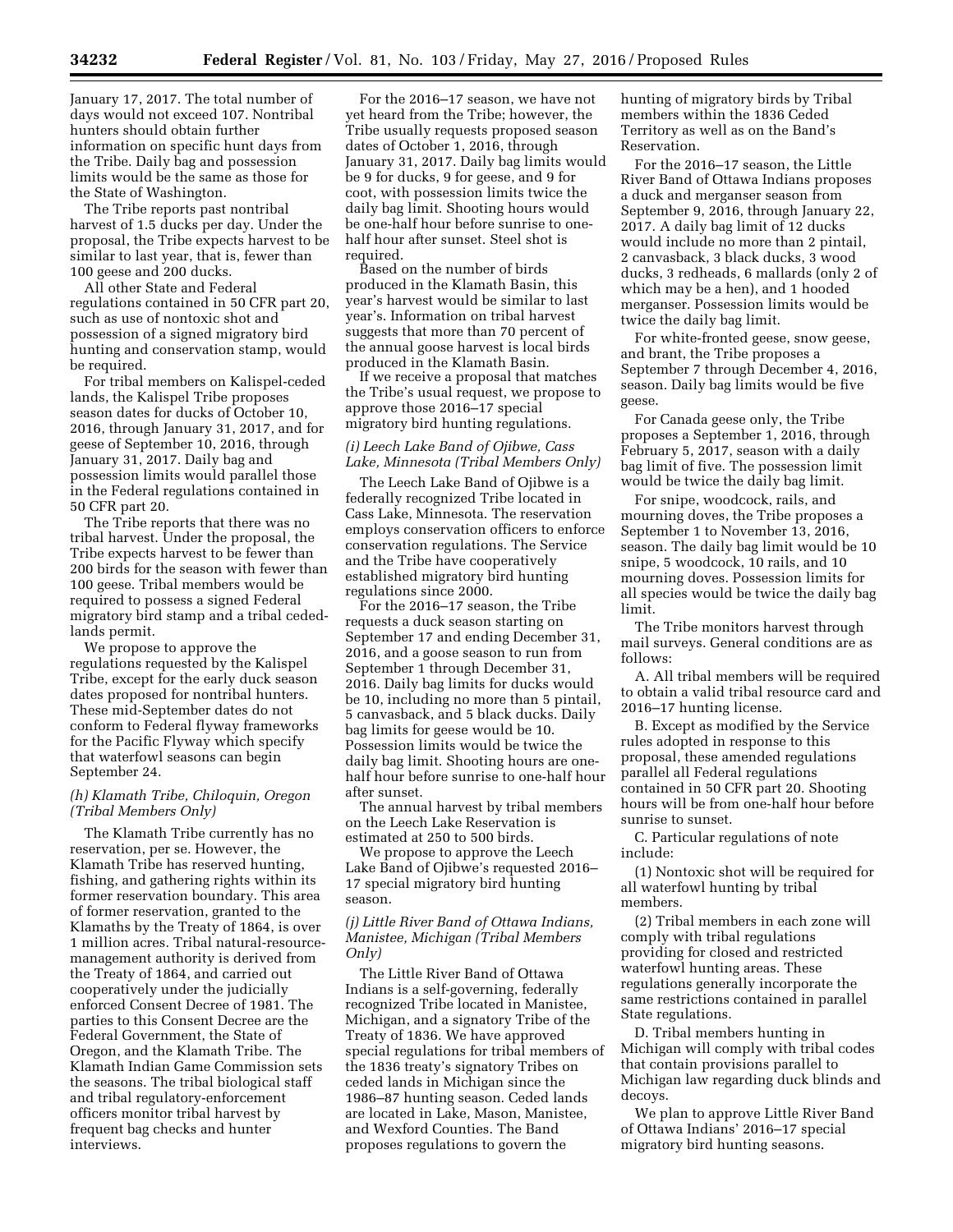# *(k) The Little Traverse Bay Bands of Odawa Indians, Petoskey, Michigan (Tribal Members Only)*

The Little Traverse Bay Bands of Odawa Indians (LTBB) is a selfgoverning, federally recognized Tribe located in Petoskey, Michigan, and a signatory Tribe of the Treaty of 1836. We have approved special regulations for tribal members of the 1836 treaty's signatory Tribes on ceded lands in Michigan since the 1986–87 hunting season.

For the 2016–17 season, the Little Traverse Bay Bands of Odawa Indians propose regulations similar to those of other Tribes in the 1836 treaty area. LTBB proposes the regulations to govern the hunting of migratory birds by tribal members on the LTBB reservation and within the 1836 Treaty Ceded Territory. The tribal member duck and merganser season would run from September 1, 2016, through January 31, 2017. A daily bag limit of 20 ducks and 10 mergansers would include no more than 5 hen mallards, 5 pintail, 5 canvasback, 5 scaup, 5 hooded merganser, 5 black ducks, 5 wood ducks, and 5 redheads.

For Canada geese, the LTBB proposes a September 1, 2016, through February 8, 2017, season. The daily bag limit for Canada geese would be 20 birds. We further note that, based on available data (of major goose migration routes), it is unlikely that any Canada geese from the Southern James Bay Population would be harvested by the LTBB. Possession limits are twice the daily bag limit.

For woodcock, the LTBB proposes a September 1 to December 1, 2016, season. The daily bag limit will not exceed 10 birds. For snipe, the LTBB proposes a September 1 to December 31, 2016, season. The daily bag limit will not exceed 16 birds. For mourning doves, the LTBB proposes a September 1 to November 14, 2016, season. The daily bag limit will not exceed 15 birds. For Virginia and sora rails, the LTBB proposes a September 1 to December 31, 2016, season. The daily bag limit will not exceed 20 birds per species. For coots and gallinules, the LTBB proposes a September 15 to December 31, 2016, season. The daily bag limit will not exceed 20 birds per species. The possession limit will not exceed 2 days' bag limit for all birds.

The LTBB also proposes a sandhill crane season to begin September 1 and end December 1, 2016. The daily bag limit will not exceed one bird. The possession limit will not exceed two times the bag limit.

All other Federal regulations contained in 50 CFR part 20 would apply.

Harvest surveys from 2014–15 hunting season indicated that approximately 10 hunters harvested 10 different waterfowl species totaling 69 birds. No sandhill cranes were reported harvested during the 2014–15 season. The LTBB proposes to monitor harvest closely through game bag checks, patrols, and mail surveys. In particular, the LTBB proposes monitoring the harvest of Southern James Bay Canada geese and sandhill cranes to assess any impacts of tribal hunting on the population.

We propose to approve the Little Traverse Bay Bands of Odawa Indians' requested 2016–17 special migratory bird hunting regulations.

# *(l) Lower Brule Sioux Tribe, Lower Brule Reservation, Lower Brule, South Dakota (Tribal Members and Nontribal Hunters)*

The Lower Brule Sioux Tribe first established tribal migratory bird hunting regulations for the Lower Brule Reservation in 1994. The Lower Brule Reservation is about 214,000 acres in size and is located on and adjacent to the Missouri River, south of Pierre. Land ownership on the reservation is mixed, and until recently, the Lower Brule Tribe had full management authority over fish and wildlife via a memorandum of agreement (MOA) with the State of South Dakota. The MOA provided the Tribe jurisdiction over fish and wildlife on reservation lands, including deeded and U.S. Army Corps of Engineers-taken lands. For the 2016– 17 season, the two parties have come to an agreement that provides the public a clear understanding of the Lower Brule Sioux Wildlife Department license requirements and hunting season regulations. The Lower Brule Reservation waterfowl season is open to tribal and nontribal hunters.

For the 2016–17 migratory bird hunting season, the Lower Brule Sioux Tribe proposes a nontribal-member duck, merganser, and coot season length of 97 days, or the maximum number of days allowed by Federal frameworks in the High Plains Management Unit for this season. The Tribe proposes a duck season from October 8, 2016, through January 12, 2017. The daily bag limit would be six birds or the maximum number that Federal regulations allow, including no more than two hen mallard and five mallards total, two pintail, two redhead, two canvasback, three wood duck, three scaup, and one mottled duck. The daily bag limit for mergansers would be five, only two of which could be a hooded merganser. The daily bag

limit for coots would be 15. Possession limits would be three times the daily bag limits.

The Tribe's proposed nontribalmember Canada goose season would run from October 29, 2016, through February 12, 2017 (107-day season length), with a daily bag limit of six Canada geese. The Tribe's proposed nontribal-member white-fronted goose season would run from October 29, 2016, through January 24, 2017, with a daily bag and possession limits concurrent with Federal regulations. The Tribe's proposed nontribal-member light goose season would run from October 29, 2016, through February 12, 2017, and February 13 through May 1, 2017. The light goose daily bag limit would be 20 or the maximum number that Federal regulations allow with no possession limits.

For tribal members, the Lower Brule Sioux Tribe proposes a duck, merganser, and coot season from September 1, 2016, through March 10, 2017. The daily bag limit would be six ducks, including no more than two hen mallard and five mallards total, two pintail, two redheads, two canvasback, three wood ducks, three scaup, two bonus teal during the first 16 days of the season, and one mottled duck or the maximum number that Federal regulations allow. The daily bag limit for mergansers would be five, only two of which could be hooded mergansers. The daily bag limit for coots would be 15. Possession limits would be three times the daily bag limits.

The Tribe's proposed Canada goose season for tribal members would run from September 1, 2016, through March 10, 2017, with a daily bag limit of six Canada geese. The Tribe's proposed white-fronted goose tribal season would run from September 1, 2016, through March 10, 2017, with a daily bag limit of two white-fronted geese or the maximum number that Federal regulations allow. The Tribe's proposed light goose tribal season would run from September 1, 2016, through March 10, 2017. The light goose daily bag limit would be 20 or the maximum number that Federal regulations allow, with no possession limits.

In the 2013–14 season, non-tribal members harvested 641 geese and 1,616 ducks. In the 2013–14 season, duck harvest species composition was primarily mallard (67 percent), gadwall (5 percent), green-winged teal (7 percent), and wigeon (5 percent).

The Tribe anticipates a duck and goose harvest similar to those of the previous years. All basic Federal regulations contained in 50 CFR part 20, including the use of nontoxic shot,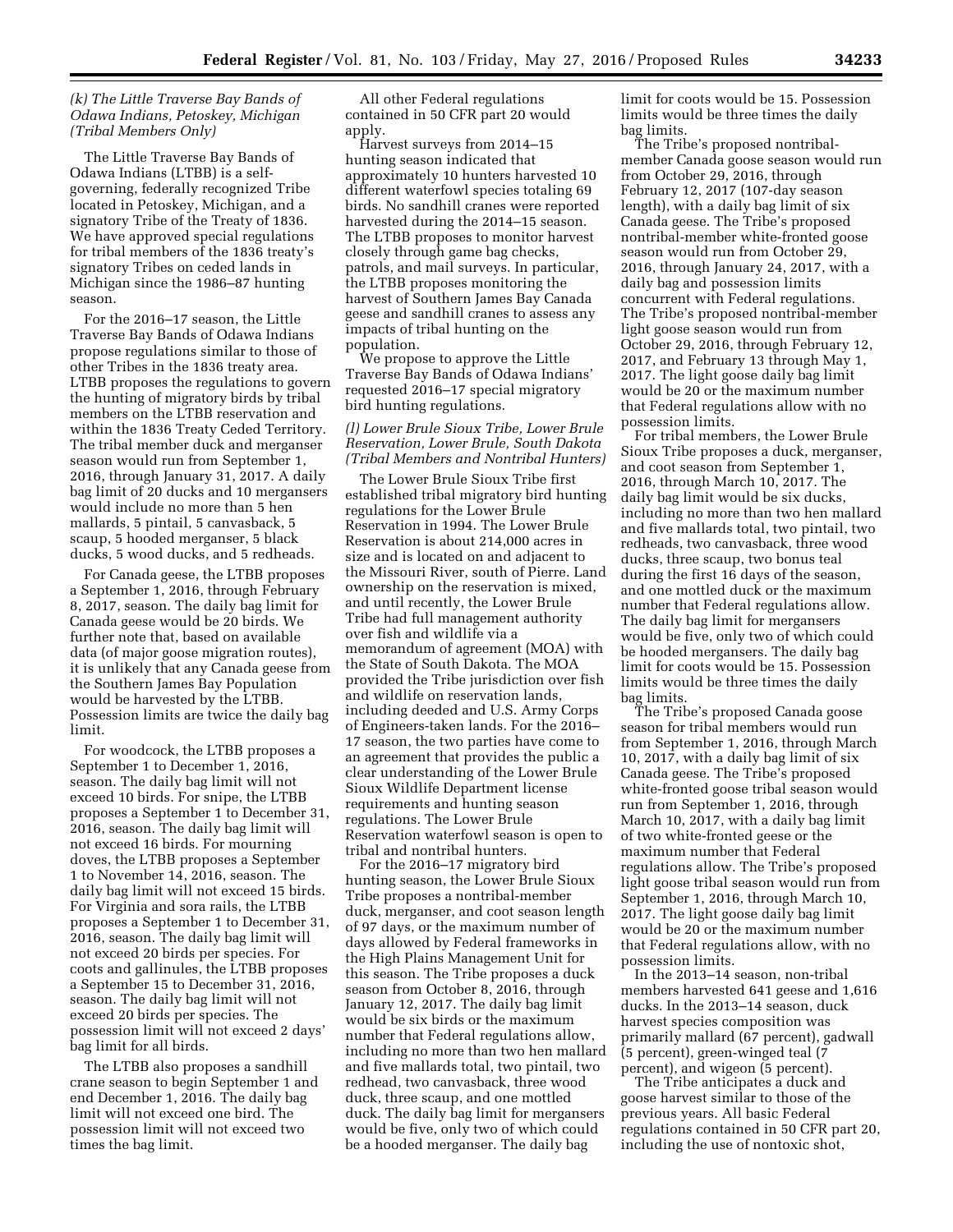Migratory Bird Hunting and Conservation Stamps, etc., would be observed by the Tribe's proposed regulations. In addition, the Lower Brule Sioux Tribe has an official Conservation Code that was established by Tribal Council Resolution in June 1982 and updated in 1996.

We plan to approve the Tribe's requested regulations for the Lower Brule Reservation if the seasons' dates fall within final Federal flyway frameworks (applies to nontribal hunters only).

## *(m) Lower Elwha Klallam Tribe, Port Angeles, Washington (Tribal Members Only)*

Since 1996, the Service and the Point No Point Treaty Tribes, of which Lower Elwha Klallam was one, have cooperated to establish special regulations for migratory bird hunting. The Tribes are now acting independently, and the Lower Elwha Klallam Tribe has in recent years established migratory bird hunting regulations for tribal members. The Tribe has a reservation on the Olympic Peninsula in Washington State and is a successor to the signatories of the Treaty of Point No Point of 1855.

For the 2016–17 season, we have yet to hear from the Lower Elwha Klallam Tribe. The Tribe usually requests special migratory bird hunting regulations for ducks (including mergansers), geese, coots, band-tailed pigeons, snipe, and mourning doves. The Lower Elwha Klallam Tribe usually requests a duck and coot season from September 13, 2016, to January 4, 2017. The daily bag limit will be seven ducks, including no more than two hen mallards, one pintail, one canvasback, and two redheads. The daily bag and possession limit on harlequin duck will be one per season. The coot daily bag limit will be 25. The possession limit will be twice the daily bag limit, except as noted above.

For geese, the Tribe usually requests a season from September 13, 2016, to January 4, 2017. The daily bag limit will be four, including no more than three light geese. The season on Aleutian Canada geese will be closed.

For brant, the Tribe usually proposes to close the season.

For mourning doves, band-tailed pigeon, and snipe, the Tribe usually requests a season from September 1, 2016, to January 11, 2017, with a daily bag limit of 10, 2, and 8, respectively. The possession limit will be twice the daily bag limit.

All Tribal hunters authorized to hunt migratory birds are required to obtain a tribal hunting permit from the Lower

Elwha Klallam Tribe pursuant to tribal law. Hunting hours would be from onehalf hour before sunrise to sunset. Only steel, tungsten-iron, tungsten-polymer, tungsten-matrix, and tin shot are allowed for hunting waterfowl. It is unlawful to use or possess lead shot while hunting waterfowl.

The Tribe typically anticipates harvest to be fewer than 10 birds. Tribal reservation police and Tribal fisheries enforcement officers have the authority to enforce these migratory bird hunting regulations.

The Service proposes to approve the special migratory bird hunting regulations for the Lower Elwha Klallam Tribe upon receipt of their proposal.

# *(n) Makah Indian Tribe, Neah Bay, Washington (Tribal Members Only)*

The Makah Indian Tribe and the Service have been cooperating to establish special regulations for migratory game birds on the Makah Reservation and traditional hunting land off the Makah Reservation since the 2001–02 hunting season. Lands off the Makah Reservation are those contained within the boundaries of the State of Washington Game Management Units 601–603.

The Makah Indian Tribe proposes a duck and coot hunting season from September 24, 2016, to January 29, 2017. The daily bag limit is seven ducks, including no more than five mallards (only two hen mallard), one canvasback, one pintail, three scaup, and one redhead. The daily bag limit for coots is 25. The Tribe has a year-round closure on wood ducks and harlequin ducks. Shooting hours for all species of waterfowl are one-half hour before sunrise to sunset.

For geese, the Tribe proposes that the season open on September 24, 2016, and close January 29, 2017. The daily bag limit for geese is four and one brant. The Tribe notes that there is a year-round closure on Aleutian and dusky Canada geese.

For band-tailed pigeons, the Tribe proposes that the season open September 17, 2016, and close October 23, 2016. The daily bag limit for bandtailed pigeons is two.

The Tribe anticipates that harvest under this regulation will be relatively low since there are no known dedicated waterfowl hunters and any harvest of waterfowl or band-tailed pigeons is usually incidental to hunting for other species, such as deer, elk, and bear. The Tribe expects fewer than 50 ducks and 10 geese to be harvested during the 2016–17 migratory bird hunting season.

All other Federal regulations contained in 50 CFR part 20 would apply. The following restrictions are also usually proposed by the Tribe:

(1) As per Makah Ordinance 44, only shotguns may be used to hunt any species of waterfowl. Additionally, shotguns must not be discharged within 0.25 miles of an occupied area.

(2) Hunters must be eligible, enrolled Makah tribal members and must carry their Indian Treaty Fishing and Hunting Identification Card while hunting. No tags or permits are required to hunt waterfowl.

(3) The Cape Flattery area is open to waterfowl hunting, except in designated wilderness areas, or within 1 mile of Cape Flattery Trail, or in any area that is closed to hunting by another ordinance or regulation.

(4) The use of live decoys and/or baiting to pursue any species of waterfowl is prohibited.

(5) Steel or bismuth shot only for waterfowl is allowed; the use of lead shot is prohibited.

(6) The use of dogs is permitted to hunt waterfowl.

The Service proposes to approve the Makah Indian Tribe's requested 2016– 17 special migratory bird hunting regulations.

# *(o) Navajo Nation, Navajo Indian Reservation, Window Rock, Arizona (Tribal Members and Nontribal Hunters)*

Since 1985, we have established uniform migratory bird hunting regulations for tribal members and nonmembers on the Navajo Indian Reservation (in parts of Arizona, New Mexico, and Utah). The Navajo Nation owns almost all lands on the reservation and has full wildlife-management authority.

For the 2016–17 season, the Tribe requests the earliest opening dates and longest duck, mergansers, Canada geese, and coots seasons, and the same daily bag and possession limits allowed to Pacific Flyway States under final Federal frameworks for tribal and nontribal members.

For both mourning dove and bandtailed pigeons, the Navajo Nation proposes seasons of September 1 through September 30, 2016, with daily bag limits of 10 and 5, respectively. Possession limits would be twice the daily bag limits.

The Nation requires tribal members and nonmembers to comply with all basic Federal migratory bird hunting regulations in 50 CFR part 20 pertaining to shooting hours and manner of taking. In addition, each waterfowl hunter 16 years of age or over must carry on his/ her person a valid Migratory Bird Hunting and Conservation Stamp (Duck Stamp), which must be signed in ink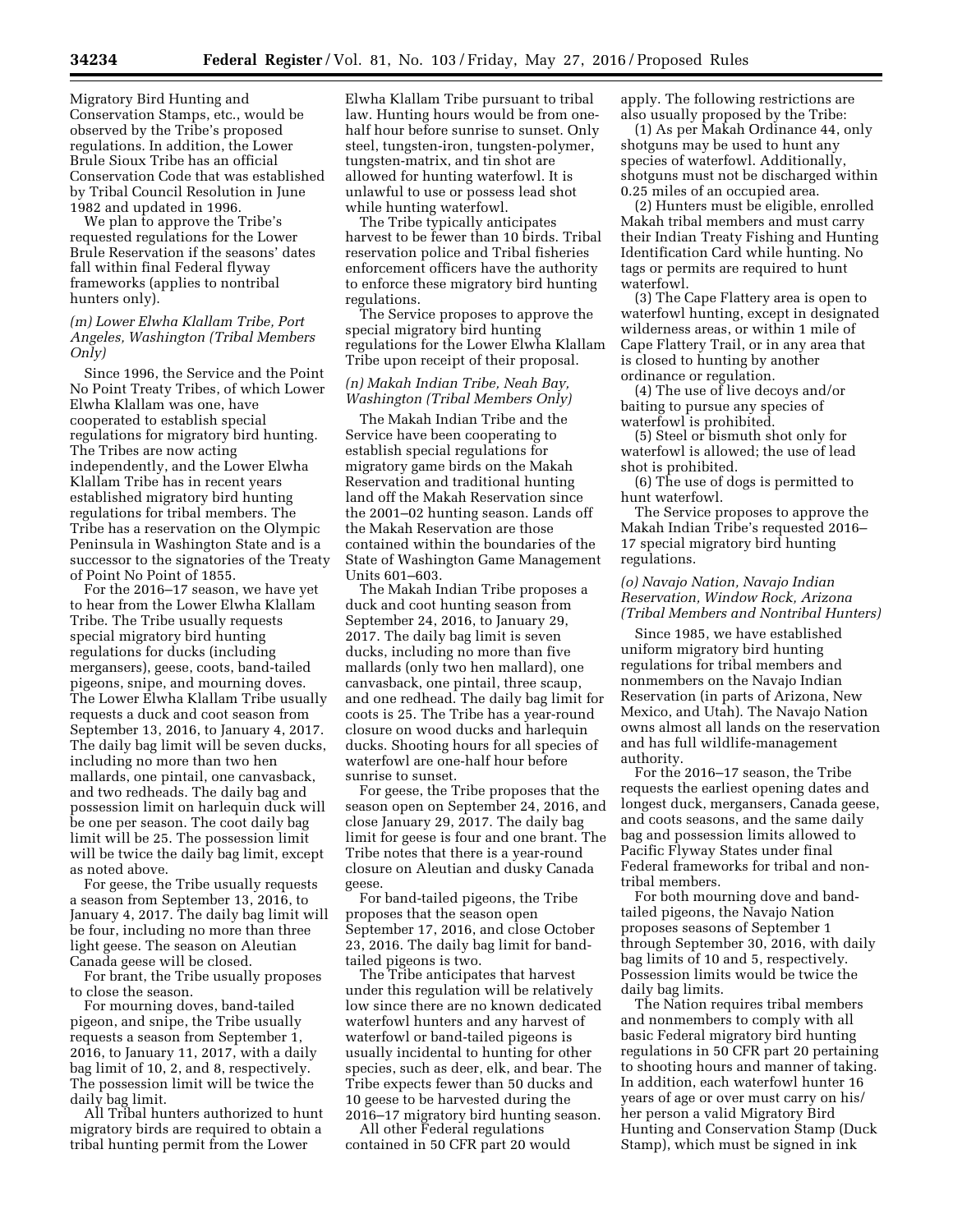across the face. Special regulations established by the Navajo Nation also apply on the reservation.

The Tribe anticipates a total harvest of fewer than 500 mourning doves; fewer than 10 band-tailed pigeons; fewer than 1,000 ducks, coots, and mergansers; and fewer than 1,000 Canada geese for the 2016–17 season. The Tribe measures harvest by mail survey forms. Through the established Navajo Nation Code, titles 17 and 18, and 23 U.S.C. 1165, the Tribe will take action to close the season, reduce bag limits, or take other appropriate actions if the harvest is detrimental to the migratory bird resource.

We propose to approve those the Navajo Nation's 2016–17 special migratory bird hunting regulations.

# *(p) Oneida Tribe of Indians of Wisconsin, Oneida, Wisconsin (Tribal Members Only)*

Since 1991–92, the Oneida Tribe of Indians of Wisconsin and the Service have cooperated to establish uniform regulations for migratory bird hunting by tribal and nontribal hunters within the original Oneida Reservation boundaries. Since 1985, the Oneida Tribe's Conservation Department has enforced the Tribe's hunting regulations within those original reservation limits. The Oneida Tribe also has a good working relationship with the State of Wisconsin and the majority of the seasons and limits are the same for the Tribe and Wisconsin.

For the 2016–17 season, the Tribe submitted a proposal requesting special migratory bird hunting regulations. For ducks, the Tribe proposal describes the general outside dates as being September 17 through December 4, 2016. The Tribe proposes a daily bag limit of six birds, which could include no more than six mallards (three hen mallards), six wood ducks, one redhead, two pintails, and one hooded merganser.

For geese, the Tribe requests a season between September 1 and December 31, 2016, with a daily bag limit of five Canada geese. If a quota of 500 geese is attained before the season concludes, the Tribe will recommend closing the season early.

For woodcock, the Tribe proposes a season between September 3 and November 6, 2016, with a daily bag and possession limit of two and four, respectively.

For mourning dove, the Tribe proposes a season between September 3 and November 6, 2016, with a daily bag and possession limit of 10 and 20, respectively.

The Tribe proposes shooting hours be one-half hour before sunrise to one-half hour after sunset. Nontribal hunters hunting on the Reservation or on lands under the jurisdiction of the Tribe must comply with all State of Wisconsin regulations, including shooting hours of one-half hour before sunrise to sunset, season dates, and daily bag limits. Tribal members and nontribal hunters hunting on the Reservation or on lands under the jurisdiction of the Tribe must observe all basic Federal migratory bird hunting regulations found in 50 CFR part 20, with the following exceptions: Oneida members would be exempt from the purchase of the Migratory Bird Hunting and Conservation Stamp (Duck Stamp); and shotgun capacity is not limited to three shells.

The Service proposes to approve the 2016–17 special migratory bird hunting regulations for the Oneida Tribe of Indians of Wisconsin.

# *(q) Point No Point Treaty Council Tribes, Kingston, Washington (Tribal Members Only)*

We are establishing uniform migratory bird hunting regulations for tribal members on behalf of the Point No Point Treaty Council Tribes, consisting of the Port Gamble S'Klallam and Jamestown S'Klallam Tribes. The two tribes have reservations and ceded areas in northwestern Washington State and are the successors to the signatories of the Treaty of Point No Point of 1855. These proposed regulations will apply to tribal members both on and off reservations within the Point No Point Treaty Areas; however, the Port Gamble S'Klallam and Jamestown S'Klallam Tribal season dates differ only where indicated below.

For the 2016–17 season, the Point No Point Treaty Council requests special migratory bird hunting regulations for both the Jamestown S'Klallam and Port Gamble S'Klallam Tribes. For ducks, the Jamestown S'Klallam Tribe season would open September 1, 2016, and close March 10, 2017, and coots would open September 13, 2016, and close February 1, 2017. The Port Gamble S'Klallam Tribes duck and coot seasons would open from September 1, 2016, to March 10, 2017. The daily bag limit would be seven ducks, including no more than two hen mallards, one canvasback, one pintail, two redhead, and four scoters. The daily bag limit for coots would be 25. The daily bag limit and possession limit on harlequin ducks would be one per season. The daily possession limits are double the daily bag limits except where noted.

For geese, the Point No Point Treaty Council proposes the season open on September 9, 2016, and close March 10, 2017, for the Jamestown S'Klallam Tribe, and open on September 1, 2016, and close March 10, 2017, for the Port Gamble S'Klallam Tribe. The daily bag limit for geese would be four, not to include more than three light geese. The Council notes that there is a year-round closure on dusky Canada geese. For brant, the Council proposes the season open on November 9, 2016, and close January 31, 2017, for the Port Gamble S'Klallam Tribe, and open on January 10 and close January 25, 2017, for the Jamestown S'Klallam Tribe. The daily bag limit for brant would be two.

For band-tailed pigeons, the Port Gamble S'Klallam Tribe season would open September 1, 2016, and close March 10, 2017. The Jamestown S'Klallam Tribe season would open September 13, 2016, and close January 18, 2017. The daily bag limit for bandtailed pigeons would be two. For snipe, the Port Gamble S'Klallam Tribe season would open September 1, 2016, and close March 10, 2017. The Jamestown S'Klallam Tribe season would open September 13, 2016, and close March 10, 2017. The daily bag limit for snipe would be eight. For mourning dove, the Port Gamble S'Klallam Tribe season would open September 1, 2016, and close January 31, 2017. The Jamestown S'Klallam Tribe would open September 13, 2016, and close January 18, 2017. The daily bag limit for mourning dove would be 10.

The Tribe anticipates a total harvest of fewer than 200 birds for the 2016–17 season. The tribal fish and wildlife enforcement officers have the authority to enforce these tribal regulations.

We propose to approve the Point No Point Treaty Council Tribe's requested 2016–17 special migratory bird seasons.

# *(r) Saginaw Tribe of Chippewa Indians, Mt. Pleasant, Michigan (Tribal Members Only)*

The Saginaw Tribe of Chippewa Indians is a federally recognized, selfgoverning Indian Tribe, located on the Isabella Reservation lands bound by Saginaw Bay in Isabella and Arenac Counties, Michigan.

In a November 25, 2015, letter, the Tribe proposes special migratory bird hunting regulations. For ducks, mergansers, and snipe, the Tribe proposes outside dates as September 1, 2016, through January 31, 2017. The Tribe proposes a daily bag limit of 20 ducks, which could include no more than five each of the following: Hen mallards; wood duck; black duck; pintail; red head; scaup; and canvasback. The merganser daily bag limit is 10 with no more than 5 hooded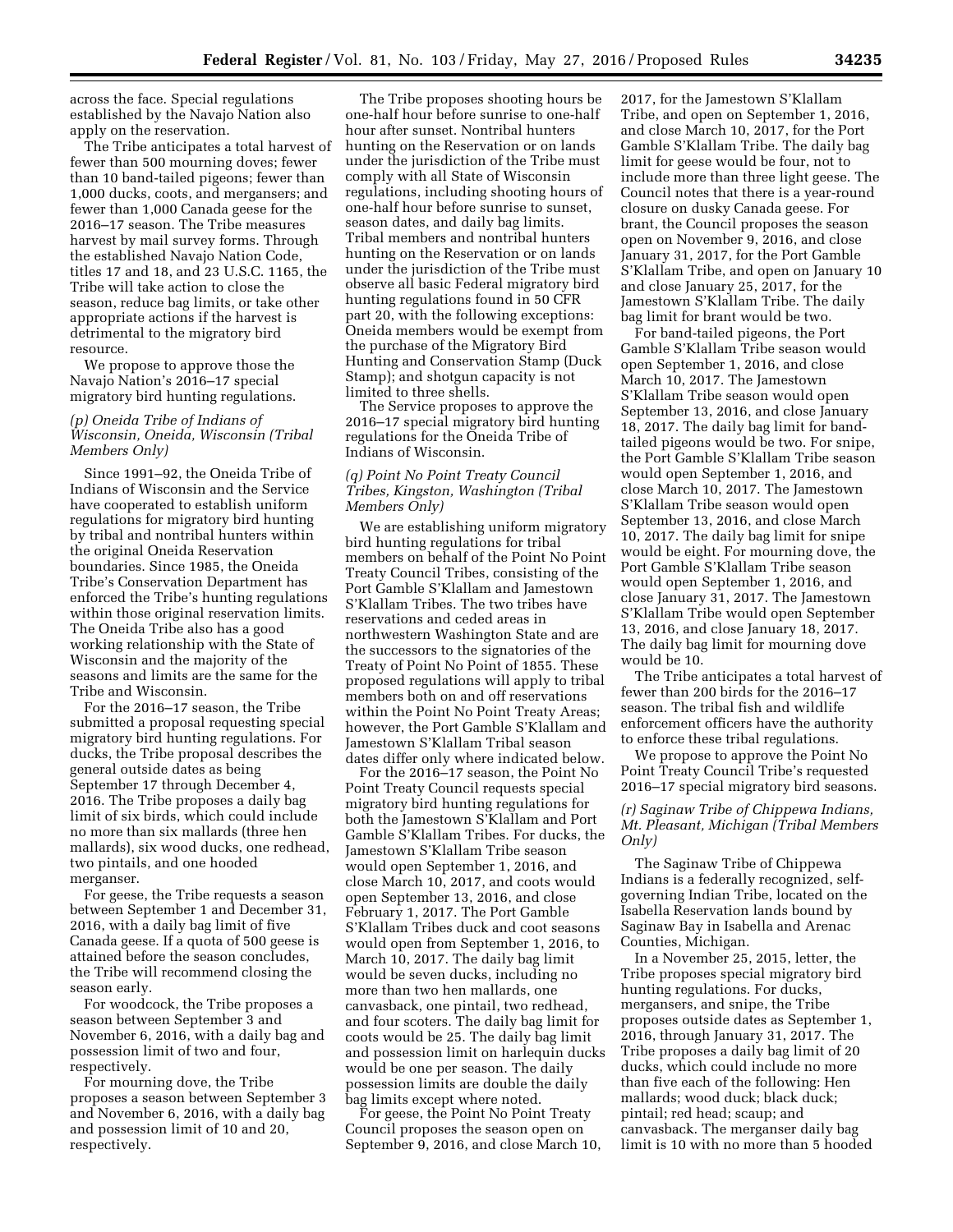mergansers; the daily bag limit for snipe is 16.

For geese, coot, gallinule, sora, and Virginia rail, the Tribe requests a season from September 1, 2016, to January 31, 2017. The daily bag limit for geese is 20, in the aggregate. The daily bag limit for coot, gallinule, sora, and Virginia rail is 20, in the aggregate.

For woodcock and mourning dove, the Tribe proposes a season between September 1, 2016, and January 31, 2017, with daily bag limits of 10 and 25, respectively.

For sandhill crane, the Tribe proposes a season between September 1, 2016, and January 31, 2017, with a daily bag limit of one.

All Saginaw Tribe members exercising hunting treaty rights are required to comply with Tribal Ordinance 11. Hunting hours would be from one-half hour before sunrise to one-half hour after sunset. All other regulations in 50 CFR part 20 apply, including the use of only nontoxic shot for hunting waterfowl.

The Service proposes to approve the request for 2016–17 special migratory bird hunting regulations for the Saginaw Tribe of Chippewa Indians.

## *(s) Sault Ste. Marie Tribe of Chippewa Indians, Sault Ste. Marie, Michigan (Tribal Members Only)*

The Sault Ste. Marie Tribe of Chippewa Indians is a federally recognized, self-governing Indian Tribe, distributed throughout the eastern Upper Peninsula and northern Lower Peninsula of Michigan. The Tribe has retained the right to hunt, fish, trap, and gather on the lands ceded in the Treaty of Washington (1836).

The Tribe proposes special migratory bird hunting regulations. For ducks, mergansers, and snipe, the Tribe proposes outside dates as September 15 through December 31, 2016. The Tribe proposes a daily bag limit of 20 ducks, which could include no more than 10 mallards (5 hen mallards), 5 wood duck, 5 black duck, and 5 canvasbacks. The merganser daily bag limit is 10 in the aggregate; the daily bag limit for snipe is 16.

For geese, teal, coot, gallinule, sora, and Virginia rail, the Tribe requests a season from September 1 to December 31, 2016. The daily bag limit for geese is 20, in the aggregate. The daily bag limit for coot, teal, gallinule, sora, and Virginia rail is 20, in the aggregate.

For woodcock, the Tribe proposes a season between September 2 and December 1, 2016, with a daily bag and possession limit of 10 and 20, respectively.

For mourning dove, the Tribe proposes a season between September 1 and November 14, 2016, with a daily bag and possession limit of 10 and 20, respectively.

In 2014, the total estimated waterfowl hunters were 266. All Sault Ste. Marie Tribe members exercising hunting treaty rights within the 1836 Ceded Territory are required to submit annual harvest reports including date of harvest, number and species harvested, and location of harvest. Hunting hours would be from one-half hour before sunrise to one-half hour after sunset. All other regulations in 50 CFR part 20, apply including the use of only nontoxic shot for hunting waterfowl.

The Service proposes to approve the request for 2016–17 special migratory bird hunting regulations for the Sault Ste. Marie Tribe of Chippewa Indians.

# *(t) Shoshone-Bannock Tribes, Fort Hall Indian Reservation, Fort Hall, Idaho (Nontribal Hunters)*

Almost all of the Fort Hall Indian Reservation is tribally owned. The Tribes claim full wildlife-management authority throughout the reservation, but the Idaho Fish and Game Department has disputed tribal jurisdiction, especially for hunting by nontribal members on reservation lands owned by non-Indians. As a compromise, since 1985, we have established the same waterfowl hunting regulations on the reservation and in a surrounding off-reservation State zone. The regulations were requested by the Tribes and provided for different season dates than in the remainder of the State. We agreed to the season dates because they would provide additional protection to mallards and pintails. The State of Idaho concurred with the zoning arrangement. We have no objection to the State's use of this zone again in the 2016–17 hunting season, provided the duck and goose hunting season dates are the same as on the reservation.

In a proposal for the 2016–17 hunting season, the Shoshone-Bannock Tribes request a continuous duck (including mergansers and coots) season, with the maximum number of days and the same daily bag and possession limits permitted for Pacific Flyway States under the final Federal frameworks. The Tribes propose a duck and coot season with, if the same number of hunting days is permitted as last year, an opening date of October 8, 2016, and a closing date of January 20, 2017. The Tribes anticipate harvest will be about 7,000 ducks.

The Tribes also request a continuous goose season with the maximum

number of days and the same daily bag and possession limits permitted in Idaho under Federal frameworks. The Tribes propose that, if the same number of hunting days is permitted as in previous years, the season would have an opening date of October 8, 2016, and a closing date of January 20, 2017. The Tribes anticipate harvest will be about 5,000 geese.

The Tribes request a snipe season with the maximum number of days and the same daily bag and possession limits permitted in Idaho under Federal frameworks. The Tribes propose that, if the same number of hunting days is permitted as in previous years, the season would have an opening date of October 8, 2016, and a closing date of January 20, 2017.

Nontribal hunters must comply with all basic Federal migratory bird hunting regulations in 50 CFR part 20 pertaining to shooting hours, use of steel shot, and manner of taking. Special regulations established by the Shoshone-Bannock Tribes also apply on the reservation.

We note that the requested regulations are nearly identical to those of last year, and we propose to approve them for the 2016–17 hunting season if the seasons' dates fall within the final Federal flyway frameworks (applies to nontribal hunters only).

### *(u) Skokomish Tribe, Shelton, Washington (Tribal Members Only)*

Since 1996, the Service and the Point No Point Treaty Tribes, of which the Skokomish Tribe was one, have cooperated to establish special regulations for migratory bird hunting. The Tribes have been acting independently since 2005. The Skokomish Tribe has yet to send in a proposal to establish migratory bird hunting regulations for tribal members for the 2016–17 season. The Tribe has a reservation on the Olympic Peninsula in Washington State and is a successor to the signatories of the Treaty of Point No Point of 1855.

The Skokomish Tribe usually requests a duck and coot season from September 16, 2016, to February 28, 2017. The daily bag limit is seven ducks, including no more than two hen mallards, one pintail, one canvasback, and two redheads. The daily bag and possession limit on harlequin duck is one per season. The coot daily bag limit is 25. The possession limit is twice the daily bag limit, except as noted above.

For geese, the Tribe usually requests a season from September 16, 2016, to February 28, 2017. The daily bag limit is four, including no more than three light geese. The season on Aleutian Canada geese is closed. For brant, the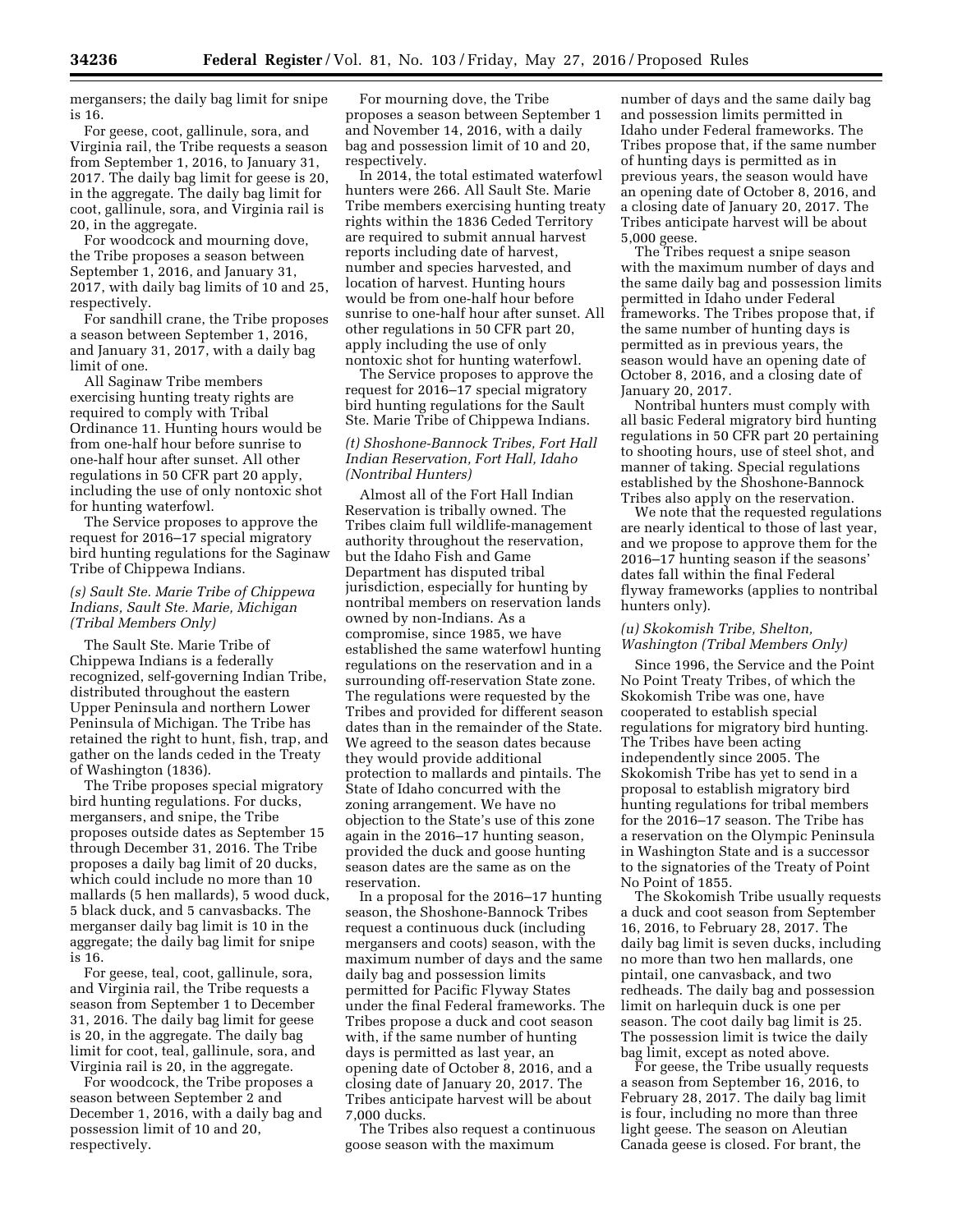Tribe usually proposes a season from November 1, 2016, to February 15, 2017, with a daily bag limit of two. The possession limit is twice the daily bag limit.

For mourning doves, band-tailed pigeon, and snipe, the Tribe usually requests a season from September 16, 2016, to February 28, 2017, with a daily bag limit of 10, 2, and 8, respectively. The possession limit is twice the daily bag limit.

All Tribal hunters authorized to hunt migratory birds are required to obtain a tribal hunting permit from the Skokomish Tribe pursuant to tribal law. Hunting hours would be from one-half hour before sunrise to sunset. Only steel, tungsten-iron, tungsten-polymer, tungsten-matrix, and tin shot are allowed for hunting waterfowl. It is unlawful to use or possess lead shot while hunting waterfowl.

The Tribe usually anticipates harvest to be fewer than 150 birds. The Skokomish Public Safety Office enforcement officers have the authority to enforce these migratory bird hunting regulations.

We propose to approve the Skokomish Tribe's 2016–17 migratory bird hunting season upon receipt of their proposal.

#### *(v) Spokane Tribe of Indians, Spokane Indian Reservation, Wellpinit, Washington (Tribal Members Only)*

The Spokane Tribe of Indians wishes to establish waterfowl seasons on their reservation for its membership to access as an additional resource. An established waterfowl season on the reservation will allow access to a resource for members to continue practicing a subsistence lifestyle.

The Spokane Indian Reservation is located in northeastern Washington State. The reservation comprises approximately 157,000 acres. The boundaries of the Reservation are the Columbia River to the west, the Spokane River to the south (now Lake Roosevelt), Tshimikn Creek to the east, and the 48th Parallel as the north boundary. Tribal membership comprises approximately 2,300 enrolled Spokane Tribal Members.

These proposed regulations would allow Tribal Members, spouses of Spokane Tribal Members, and firstgeneration descendants of a Spokane Tribal Member with a tribal permit and Federal Migratory Bird Hunting and Conservation Stamp an opportunity to utilize the reservation and ceded lands for waterfowl hunting. These regulations would also benefit tribal membership through access to this resource throughout Spokane Tribal ceded lands in eastern Washington. By

Spokane Tribal Referendum, spouses of Spokane Tribal Members and children of Spokane Tribal Members not enrolled are allowed to harvest game animals within the Spokane Indian Reservation with the issuance of hunting permits.

For the 2016–17 season, the Tribe requests to establish duck seasons that would run from September 2, 2016, through January 31, 2017. The tribe is requesting the daily bag limit for ducks to be consistent with final Federal frameworks. The possession limit is twice the daily bag limit.

The Tribe proposes a season on geese starting September 2, 2016, and ending on January 31, 2017. The tribe is requesting the daily bag limit for geese to be consistent with final Federal frameworks. The possession limit is twice the daily bag limit.

Based on the quantity of requests the Spokane Tribe of Indians has received, the tribe anticipates harvest levels for the 2016–17 season for both ducks and geese to be fewer than 100 total birds with goose harvest at fewer than 50. Hunter success will be monitored through mandatory harvest reports returned within 30 days of the season closure.

We propose to approve the Spokane Tribe's requested 2016–17 special migratory bird hunting regulations.

*(w) Squaxin Island Tribe, Squaxin Island Reservation, Shelton, Washington (Tribal Members Only)* 

The Squaxin Island Tribe of Washington and the Service have cooperated since 1995, to establish special tribal migratory bird hunting regulations. These special regulations apply to tribal members on the Squaxin Island Reservation, located in western Washington near Olympia, and all lands within the traditional hunting grounds of the Squaxin Island Tribe.

For the 2016–17 season, we have yet to hear from the Squaxin Island Tribe. The Tribe usually requests to establish duck and coot seasons that would run from September 1, 2016, through January 15, 2017. The daily bag limit for ducks would be five per day and could include only one canvasback. The season on harlequin ducks is closed. For coots, the daily bag limit is 25. For snipe, the Tribe usually proposes that the season start on September 15, 2016, and end on January 15, 2017. The daily bag limit for snipe would be eight. For band-tailed pigeon, the Tribe usually proposes that the season start on September 1, 2016, and end on December 31, 2016. The daily bag limit would be five. The possession limit would be twice the daily bag limit.

The Tribe usually proposes a season on geese starting September 15, 2016, and ending on January 15, 2017. The daily bag limit for geese would be four, including no more than two snow geese. The season on Aleutian and cackling Canada geese would be closed. For brant, the Tribe usually proposes that the season start on September 1 and end on December 31, 2016. The daily bag limit for brant would be two. The possession limit would be twice the daily bag limit.

We propose to approve the Tribe's 2016–17 special migratory bird hunting regulations, upon receipt of their proposal.

## *(x) Stillaguamish Tribe of Indians, Arlington, Washington (Tribal Members Only)*

The Stillaguamish Tribe of Indians and the Service have cooperated to establish special regulations for migratory game birds since 2001. For the 2016–17 season, the Tribe requests regulations to hunt all open and unclaimed lands under the Treaty of Point Elliott of January 22, 1855, including their main hunting grounds around Camano Island, Skagit Flats, and Port Susan to the border of the Tulalip Tribes Reservation. Ceded lands are located in Whatcom, Skagit, Snohomish, and Kings Counties, and a portion of Pierce County, Washington. The Stillaguamish Tribe of Indians is a federally recognized Tribe and reserves the Treaty Right to hunt (*U.S.* v. *Washington*).

The Tribe proposes their duck (including mergansers and coot) and goose seasons run from October 1, 2016, to March 10, 2017. The daily bag limit on ducks (including sea ducks and mergansers) is 10. The daily bag limit for coot is 25. For geese, the daily bag limit is six. The season on brant is closed. Possession limits are totals of these three daily bag limits.

The Tribe proposes the snipe seasons run from October 1, 2016, to January 31, 2017. The daily bag limit for snipe is 10. Possession limits are three times the daily bag limit.

Harvest is regulated by a punch-card system. Tribal members hunting on lands under this proposal will observe all basic Federal migratory bird hunting regulations found in 50 CFR part 20, which will be enforced by the Stillaguamish Tribal law enforcement. Tribal members are required to use steel shot or a nontoxic shot as required by Federal regulations.

The Tribe anticipates a total harvest of 200 ducks, 100 geese, 50 mergansers, 100 coots, and 100 snipe. Anticipated harvest needs include subsistence and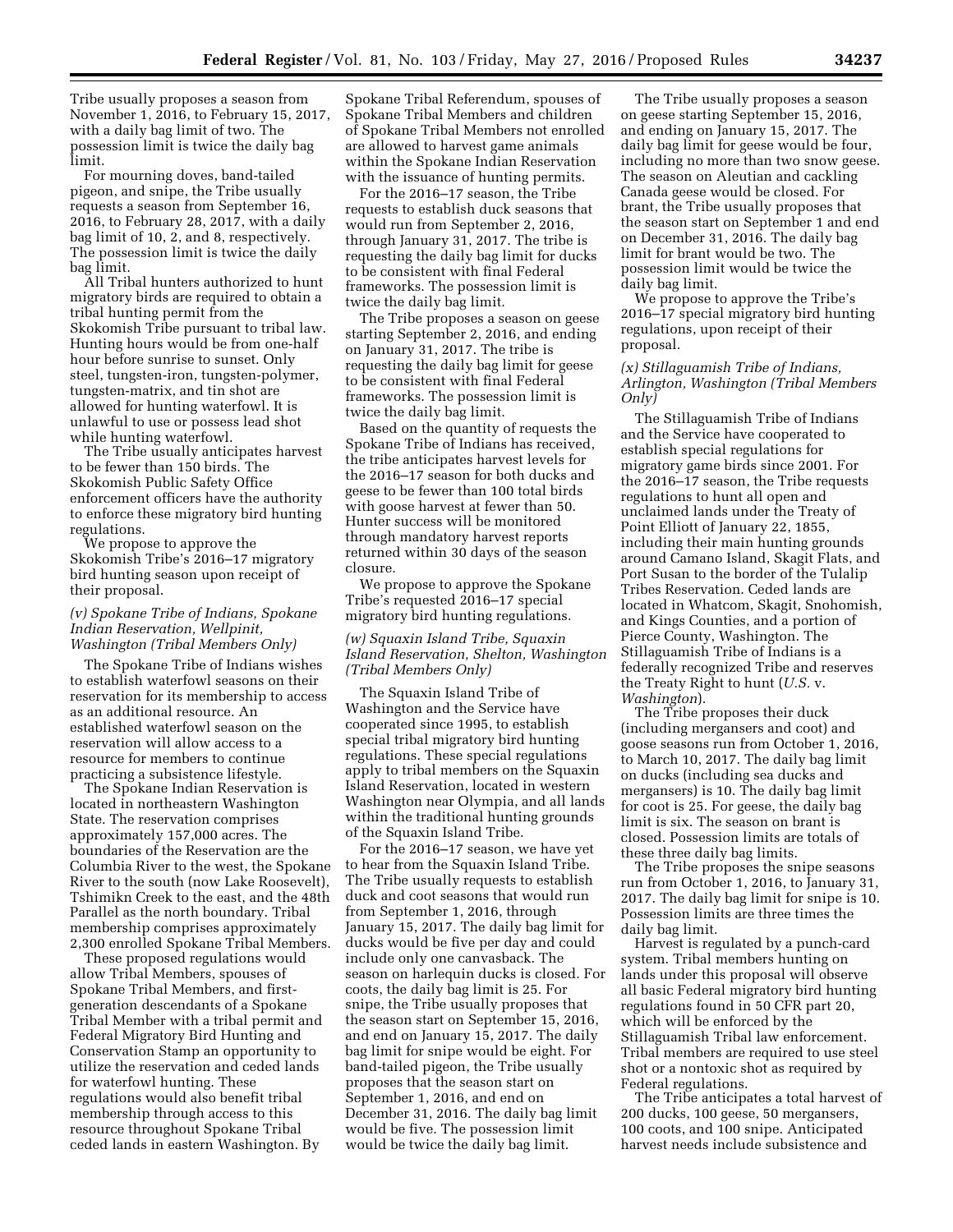ceremonial needs. Certain species may be closed to hunting for conservation purposes, and consideration for the needs of certain species will be addressed.

The Service proposes to approve the Stillaguamish Tribe's request for 2016– 17 special migratory bird hunting regulations.

# *(y) Swinomish Indian Tribal Community, LaConner, Washington (Tribal Members Only)*

In 1996, the Service and the Swinomish Indian Tribal Community began cooperating to establish special regulations for migratory bird hunting. The Swinomish Indian Tribal Community is a federally recognized Indian Tribe consisting of the Swinomish, Lower Skagit, Samish, and Kikialous. The Swinomish Reservation was established by the Treaty of Point Elliott of January 22, 1855, and lies in the Puget Sound area north of Seattle, Washington.

For the 2016–17 season, the Tribal Community requests to establish a migratory bird hunting season on all areas that are open and unclaimed and consistent with the meaning of the treaty. The Tribe proposes their duck (including mergansers and coot) and goose seasons run from September 1, 2016, to March 9, 2017. The daily bag limit on ducks is 20. The daily bag limit for coot is 25. For geese, the daily bag limit is 10. The season on brant runs from September 1, 2016, to March 9, 2017. The daily bag limit is 5.

The Tribe proposes the snipe season run from September 1, 2016, to March 9, 2017. The daily bag limit for snipe is 15. The Tribe proposes the mourning dove season run from September 1, 2016, to March 9, 2017. The daily bag limit for mourning dove is 15. The Tribe proposes the band-tailed pigeon season run from September 1, 2016, to March 9, 2017. The daily bag limit for bandtailed pigeon is 3. The Swinomish Indian Tribal Community requests to have no possession limits.

The Community usually anticipates that the regulations will result in the harvest of approximately 600 ducks and 200 geese. The Swinomish utilize a report card and permit system to monitor harvest and will implement steps to limit harvest where conservation is needed. All tribal regulations will be enforced by tribal fish and game officers.

We propose to approve these 2016–17 special migratory bird hunting regulations.

# *(z) The Tulalip Tribes of Washington, Tulalip Indian Reservation, Marysville, Washington (Tribal Members Only)*

The Tulalip Tribes are the successors in interest to the Tribes and bands signatory to the Treaty of Point Elliott of January 22, 1855. The Tulalip Tribes' government is located on the Tulalip Indian Reservation just north of the City of Everett in Snohomish County, Washington. The Tribes or individual tribal members own all of the land on the reservation, and they have full wildlife-management authority. All lands within the boundaries of the Tulalip Tribes Reservation are closed to nonmember hunting unless opened by Tulalip Tribal regulations.

We have yet to hear from the Tulalip Tribe regarding their 2016–17 season proposal. Migratory waterfowl hunting by Tulalip Tribal members is authorized by Tulalip Tribal Ordinance No. 67. For ducks, mergansers, coot, and snipe, the Tribe usually proposes seasons for tribal members from September 3, 2016, through February 28, 2017. Daily bag and possession limits would be 7 and 14 ducks, respectively, except that for bluewinged teal, canvasback, harlequin, pintail, and wood duck, the bag and possession limits would be the same as those established in accordance with final Federal frameworks. For coot, daily bag and possession limits are 25 and 50, respectively, and for snipe 8 and 16, respectively. Ceremonial hunting may be authorized by the Department of Natural Resources at any time upon application of a qualified tribal member. Such a hunt must have a bag limit designed to limit harvest only to those birds necessary to provide for the ceremony.

For geese, tribal members usually propose a season from September 3, 2016, through February 28, 2017. The goose daily bag and possession limits would be 7 and 14, respectively, except that the bag limits for brant, cackling Canada geese, and dusky Canada geese would be those established in accordance with final Federal frameworks.

All hunters on Tulalip Tribal lands are required to adhere to shooting-hour regulations set at one-half hour before sunrise to sunset, special tribal permit requirements, and a number of other tribal regulations enforced by the Tribe. Each nontribal hunter 16 years of age and older hunting pursuant to Tulalip Tribes' Ordinance No. 67 must possess a valid Federal Migratory Bird Hunting and Conservation Stamp and a valid State of Washington Migratory Waterfowl Stamp. Each hunter must

validate stamps by signing across the face.

Although the season length requested by the Tulalip Tribes appears to be quite liberal, harvest information indicates a total take by tribal and nontribal hunters of fewer than 1,000 ducks and 500 geese annually.

We propose to approve the Tulalip Tribe's request for 2016–17 special migratory bird hunting regulations upon receipt of their proposal.

# *(aa) Upper Skagit Indian Tribe, Sedro Woolley, Washington (Tribal members only)*

The Upper Skagit Indian Tribe and the Service have cooperated to establish special regulations for migratory game birds since 2001. The Tribe has jurisdiction over lands within Skagit, Island, and Whatcom Counties, Washington. The Tribe issues tribal hunters a harvest report card that will be shared with the State of Washington.

For the 2016–17 season, the Tribe requests a duck season starting October 1, 2016, and ending February 28, 2017. The Tribe proposes a daily bag limit of 15 with a possession limit of 20. The Tribe requests a coot season starting October 1, 2016, and ending February 15, 2017. The coot daily bag limit is 20 with a possession limit of 30.

The Tribe proposes a goose season from October 1, 2016, to February 28, 2017, with a daily bag limit of 7 geese and a possession limit of 10. For brant, the Tribe proposes a season from November 1 to November 10, 2016, with a daily bag and possession limit of 2.

The Tribe proposes a mourning dove season between September 1 and December 31, 2016, with a daily bag limit of 12 and possession limit of 15.

The anticipated migratory bird harvest under this proposal would be 100 ducks, 5 geese, 2 brant, and 10 coots. Tribal members must have the tribal identification and tribal harvest report card on their person to hunt. Tribal members hunting on the Reservation will observe all basic Federal migratory bird hunting regulations found in 50 CFR part 20, except shooting hours would be 15 minutes before official sunrise to 15 minutes after official sunset.

We propose to approve the Tribe's 2016–17 special migratory bird hunting regulations.

# *(bb) Wampanoag Tribe of Gay Head, Aquinnah, Massachusetts (Tribal Members Only)*

The Wampanoag Tribe of Gay Head is a federally recognized Tribe located on the island of Martha's Vineyard in Massachusetts. The Tribe has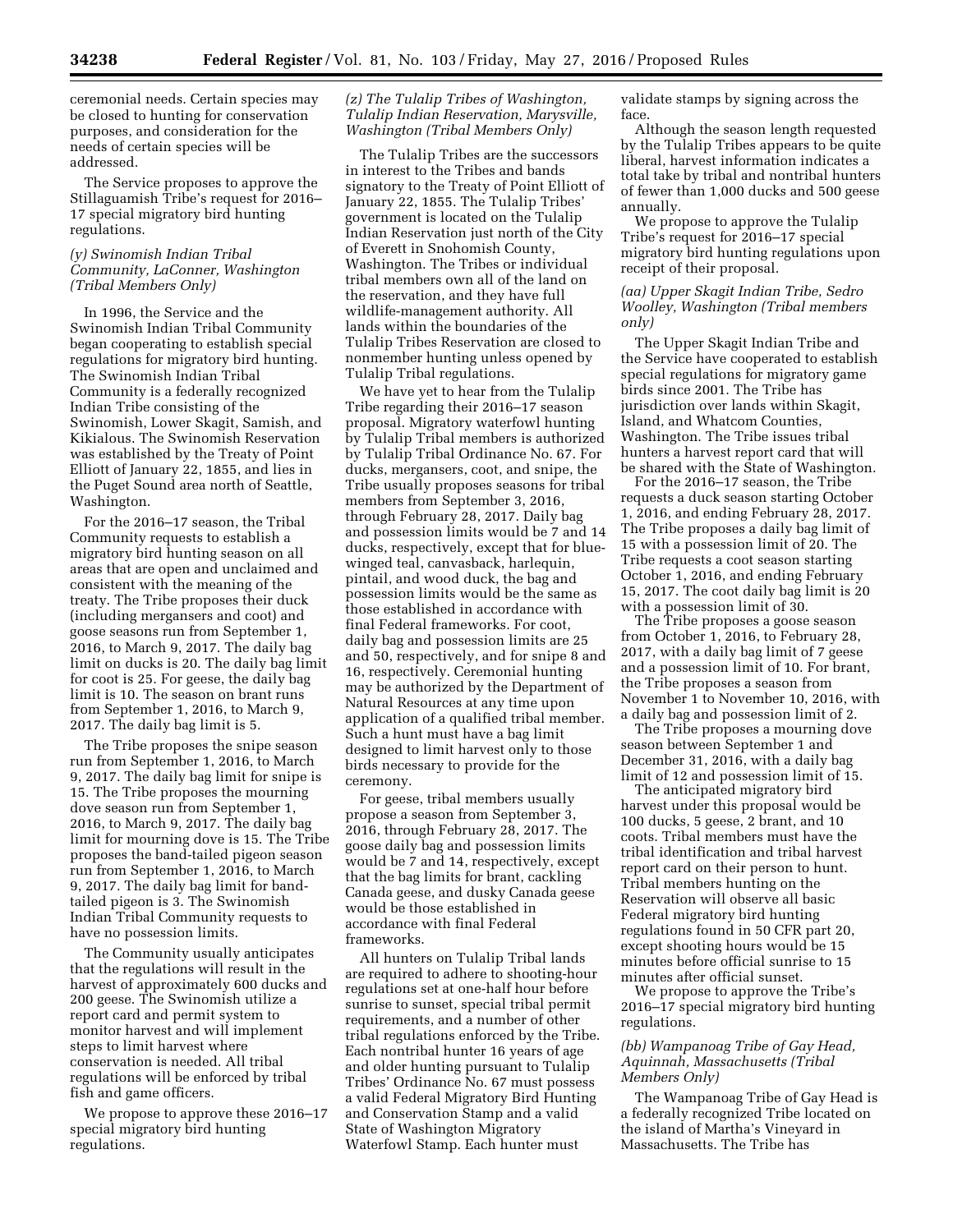approximately 560 acres of land, which it manages for wildlife through its natural resources department. The Tribe also enforces its own wildlife laws and regulations through the natural resources department.

For the 2016–17 season, we have not yet heard from the Tribe. The Tribe usually proposes a duck season of October 14, 2016, through February 22, 2017. The Tribe usually proposes a daily bag limit of eight birds, which could include no more than four hen mallards, four mottled ducks, one fulvous whistling duck, four mergansers, three scaup, two hooded mergansers, three wood ducks, one canvasback, two redheads, two pintail, and four of all other species not listed. The season for harlequin ducks is usually closed. The Tribe usually proposes a teal (green-winged and blue) season of October 10, 2016, through February 22, 2017. A daily bag limit of six teal would be in addition to the daily bag limit for ducks.

For sea ducks, the Tribe usually proposes a season between October 7, 2016, and February 22, 2017, with a daily bag limit of seven, which could include no more than one hen eider and four of any one species unless otherwise noted above.

For Canada geese, the Tribe usually requests a season between September 4 and September 21, 2016, and between October 28, 2016, and February 22, 2017, with a daily bag limit of 8 Canada geese. For snow geese, the tribe usually requests a season between September 4 to September 21, 2016, and between November 25, 2016, and February 22, 2017, with a daily bag limit of 15 snow geese.

For woodcock, the Tribe usually proposes a season between October 10 and November 23, 2016, with a daily bag limit of three. For sora and Virginia rails, the Tribe usually requests a season of September 2, 2016, through November 10, 2016, with a daily bag limit of 5 sora and 10 Virginia rails. For snipe, the Tribe usually requests a season of September 2, 2016, through December 16, 2016, with a daily bag limit of 8.

Prior to 2012, the Tribe had 22 registered tribal hunters and estimates harvest to be no more than 15 geese, 25 mallards, 25 teal, 50 black ducks, and 50 of all other species combined. Tribal members hunting on the Reservation will observe all basic Federal migratory bird hunting regulations found in 50 CFR part 20. The Tribe requires hunters to register with the Harvest Information Program.

If we receive a proposal that matches the Tribe's usual request, we propose to approve those 2016–17 special migratory bird hunting regulations.

# *(cc) White Earth Band of Ojibwe, White Earth, Minnesota (Tribal Members Only)*

The White Earth Band of Ojibwe is a federally recognized tribe located in northwest Minnesota and encompasses all of Mahnomen County and parts of Becker and Clearwater Counties. The reservation employs conservation officers to enforce migratory bird regulations. The Tribe and the Service first cooperated to establish special tribal regulations in 1999.

For the 2016–17 migratory bird hunting season, the White Earth Band of Ojibwe requests a duck season to start September 10 and end December 18, 2016. For ducks, they request a daily bag limit of 10, including no more than 2 hen mallards, 1 pintail, and 2 canvasback. For mergansers, the Tribe proposes the season to start September 10 and end December 18, 2016. The merganser daily bag limit would be five, with no more than two hooded mergansers. For geese, the Tribe proposes an early season from September 1 through September 23, 2016, and a late season from September 24, 2016, through December 18, 2016. The early season daily bag limit is 12 geese, and the late season daily bag limit is 5 geese.

For coots, the Tribe proposes a September 1 through November 30, 2016, season with daily bag limits of 20 coots. For snipe, woodcock, rail, and mourning dove, the Tribe proposes a September 1 through November 30, 2016, season with daily bag limits of 10, 10, 25, and 25 respectively. Shooting hours are one-half hour before sunrise to one-half hour after sunset. Nontoxic shot is required.

Based on past harvest surveys, the Tribe anticipates harvest of 1,000 to 2,000 Canada geese and 1,000 to 1,500 ducks. The White Earth Reservation Tribal Council employs four full-time conservation officers to enforce migratory bird regulations.

We propose to approve the Tribe's 2016–17 special migratory bird hunting regulations.

# *(dd) White Mountain Apache Tribe, Fort Apache Indian Reservation, Whiteriver, Arizona (Tribal Members and Nontribal Hunters)*

The White Mountain Apache Tribe owns all reservation lands, and the Tribe has recognized full wildlifemanagement authority. As in past years, the White Mountain Apache Tribe has requested regulations that are essentially unchanged from those agreed to since the 1997–98 hunting year.

The hunting zone for waterfowl is restricted and is described as: The length of the Black River west of the Bonito Creek and Black River confluence and the entire length of the Salt River forming the southern boundary of the reservation; the White River, extending from the Canyon Day Stockman Station to the Salt River; and all stock ponds located within Wildlife Management Units 4, 5, 6, and 7. Tanks located below the Mogollon Rim, within Wildlife Management Units 2 and 3, will be open to waterfowl hunting during the 2016–17 season. The length of the Black River east of the Black River/Bonito Creek confluence is closed to waterfowl hunting. All other waters of the reservation would be closed to waterfowl hunting for the 2016–17 season.

For nontribal and tribal hunters, the Tribe proposes a continuous duck, coot, merganser, gallinule, and moorhen hunting season, with an opening date of October 15, 2016, and a closing date of January 29, 2017. The season on scaup would open November 5, 2016, and end January 29, 2017. The Tribe proposes a daily duck (including mergansers) bag limit of seven, which may include no more than two redheads, two pintail, three scaup (when open), seven mallards (including no more than two hen mallards), and two canvasback. The daily bag limit for coots, gallinules, and moorhens would be 25, singly or in the aggregate.

For geese, the Tribe proposes a season from October 15, 2016, through January 29, 2017. Hunting would be limited to Canada geese, and the daily bag limit would be three.

Season dates for band-tailed pigeons and mourning doves would run from September 1, and end September 15, 2016, in Wildlife Management Unit 10 and all areas south of Y–70 and Y–10 in Wildlife Management Unit 7, only. Proposed daily bag limits for bandtailed pigeons and mourning doves would be 3 and 10, respectively.

Possession limits for the above species are twice the daily bag limits. Shooting hours would be from one-half hour before sunrise to sunset. There would be no open season for sandhill cranes, rails, and snipe on the White Mountain Apache lands under this proposal.

A number of special regulations apply to tribal and nontribal hunters, which may be obtained from the White Mountain Apache Tribe Game and Fish Department.

We plan to approve the White Mountain Apache Tribe's requested 2016–17 special migratory bird hunting regulations.